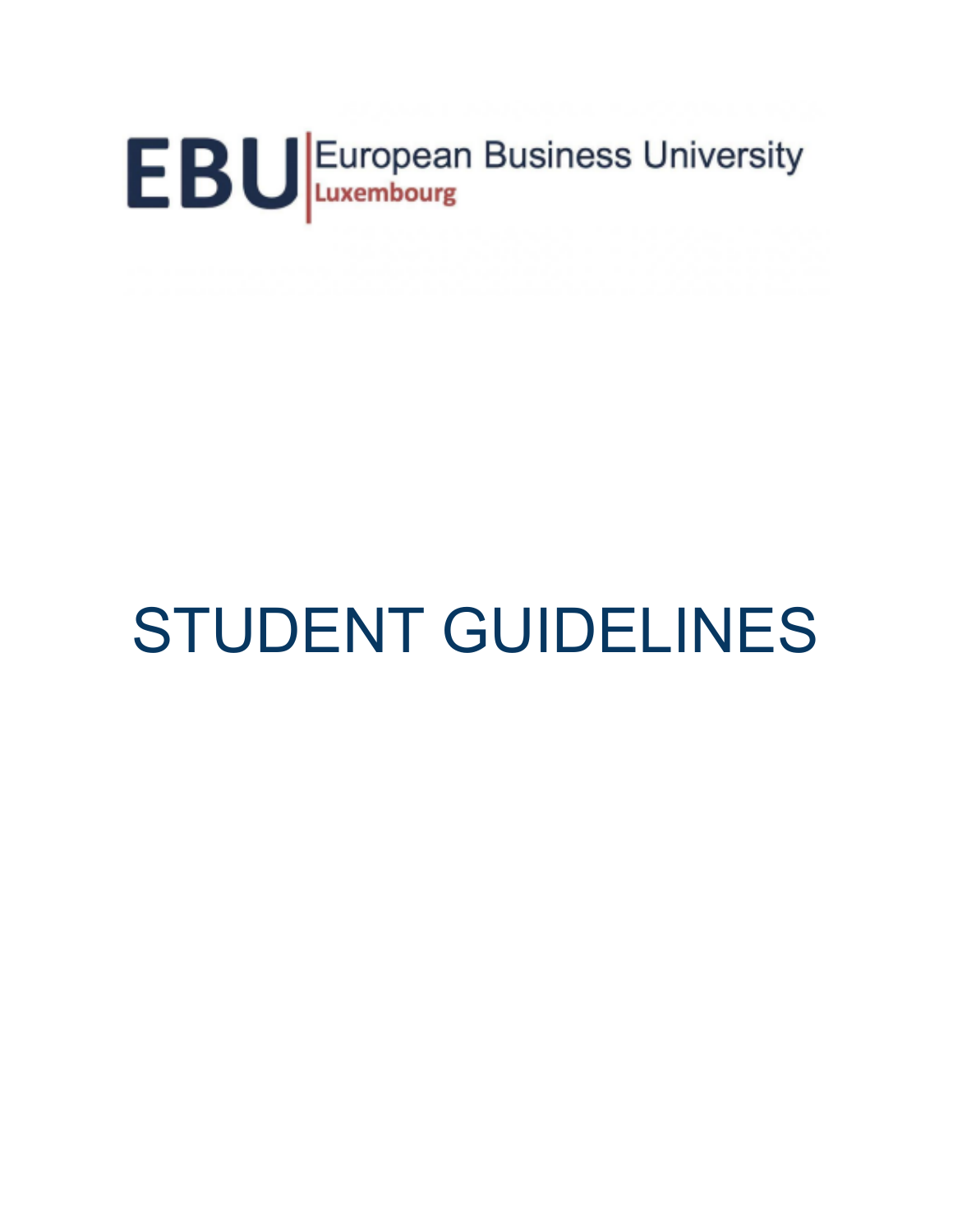# **CONTENT**

| <b>1.ABOUT EBU</b>                                 | 1                       |
|----------------------------------------------------|-------------------------|
| <b>1.1 INTRODUCTION</b>                            | 1                       |
| <b>MISSION STATEMENT</b>                           | 1                       |
| <b>1.2 STRATEGIC PARTNERSHIPS.</b>                 | 1                       |
| <b>2.1 REGISTRATION &amp; TUITION FEES</b>         | $\overline{\mathbf{2}}$ |
| <b>2.2 GENERAL REFUND POLICIES</b>                 | $\boldsymbol{2}$        |
| <b>2.3 COURSE ATTENDANCE AND TIMELINESS</b>        | $\overline{\mathbf{2}}$ |
| 2.4 ASSESSMENT, CLASS WORK & SUBMISSION            | $\mathbf 3$             |
| <b>2.5 FORUM PARTICIPATION FOR ONLINE PROGRAMS</b> | 4                       |
| <b>2.6 DEADLINES &amp; SUBMISSIONS</b>             | 4                       |
| <b>3. ETIQUETTE &amp; CONDUCT</b>                  | 5                       |
| <b>3.1 COURTESY &amp; RESPECT</b>                  | 5                       |
| <b>3.2 NETIQUETTE POLICY</b>                       | 5                       |
| <b>3.3 TECHNOLOGY POLICY</b>                       | 6                       |
| <b>4. ACADEMIC POLICY</b>                          | $\overline{7}$          |
| <b>4.1 GENERAL INFORMATION ABOUT FORMAL EXAMS</b>  | $\overline{7}$          |
| <b>4.2 GRADING SCALE FOR EBU PROGRAMS</b>          | 9                       |
| 4.3 MAKE-UP EXAMS; RESIT EXAMS AND COURSE RETAKE   | 12                      |
| <b>4.4 OFFICIAL TRANSCRIPTS</b>                    | 13                      |
| <b>4.5 ACADEMIC PROBATION</b>                      | 13                      |
| <b>4.6 STUDENT STATUS AND WITHDRAWAL</b>           | 13                      |
| <b>4.7 WORKLOAD</b>                                | 14                      |
| <b>4.8 PRIVATE COURSES</b>                         | 14                      |
| <b>4.9 GRADUATION REQUIREMENTS</b>                 | 14                      |
| <b>4.9.1 DISSERTATION</b>                          | 15                      |
| 4.9.2 HONORS                                       | 16                      |
| <b>4.10 GRADE APPEAL POLICY</b>                    | 16                      |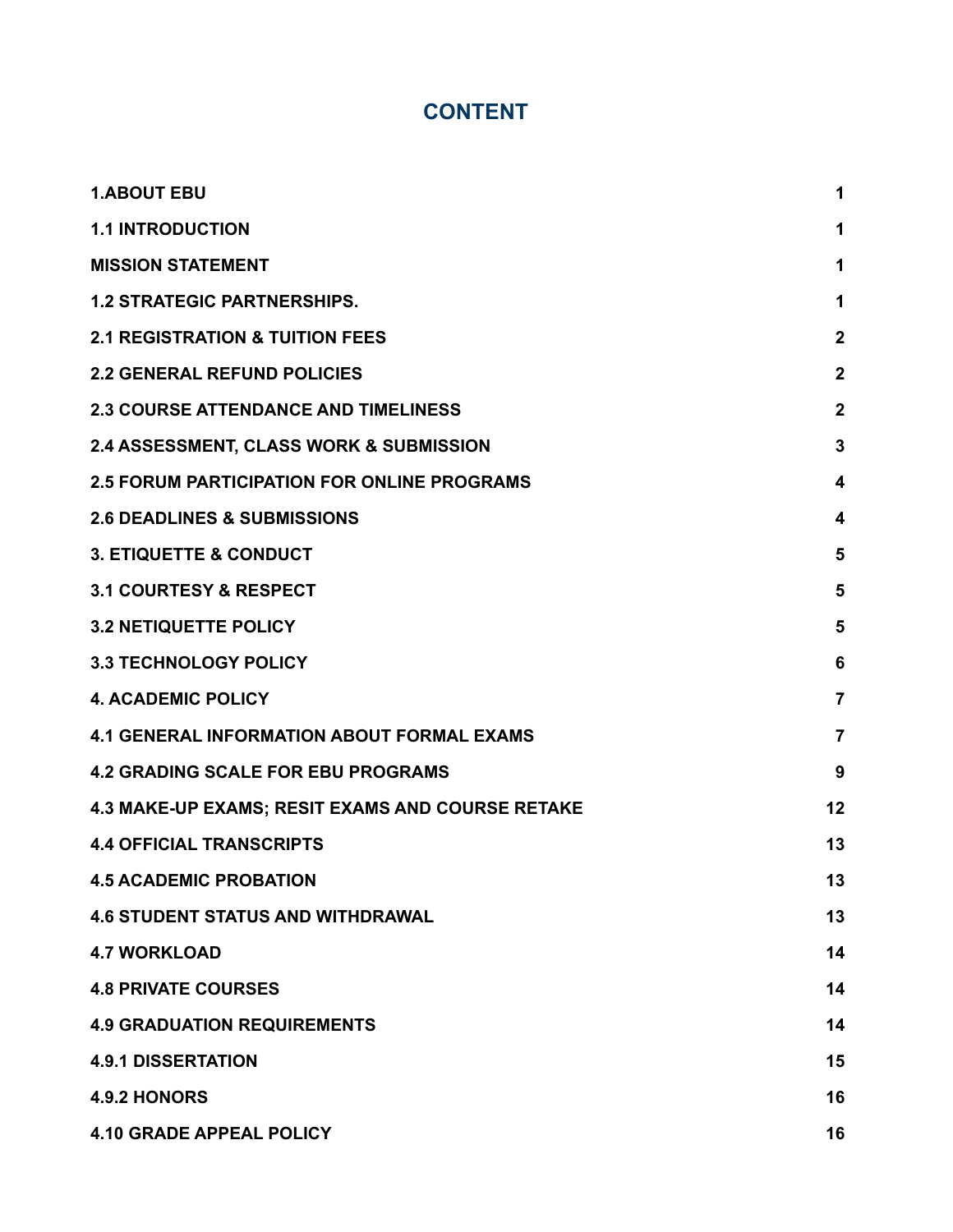| <b>4.10.1 INTRODUCTION</b>                       | 16 |
|--------------------------------------------------|----|
| <b>4.10.2 VALID GROUNDS FOR APPEAL</b>           | 16 |
| <b>4.10.3 INVALID GROUNDS FOR APPEAL</b>         | 17 |
| <b>4.10.4 APPEAL PROCESS</b>                     | 17 |
| <b>4.11 MITIGATING CIRCUMSTANCES</b>             | 18 |
| <b>4.11.1 DEFINITIONS</b>                        | 18 |
| <b>4.11.2 DOCUMENTARY EVIDENCE</b>               | 20 |
| 4.11.3 CONSIDERATION OF MITIGATING CIRCUMSTANCES | 20 |
| <b>4.11.4 EXTENSIONS TO ASSESSMENT DEADLINES</b> | 21 |
| <b>4.11.5 DEFERRAL OF ASSESSMENT</b>             | 21 |
| <b>4.12 COMPLAINTS</b>                           | 22 |
| <b>4.12.1 INFORMAL PROCEDURE</b>                 | 22 |
| <b>4.12.2 FORMAL PROCEDURE</b>                   | 22 |
| <b>4.13 ACADEMIC MISCONDUCT</b>                  | 23 |
| <b>IMPERSONATION</b>                             | 23 |
| <b>CHEATING</b>                                  | 23 |
| <b>PLAGIARISM</b>                                | 23 |
| <b>4.14 PROGRAM EXPULSION</b>                    | 25 |
| <b>5. ADMINISTRATIVE INFORMATION</b>             | 26 |
| <b>5.1 GENERAL INFORMATION</b>                   | 26 |
| <b>5.3 COUNSELING SERVICES</b>                   | 26 |
| <b>5.4 ACADEMIC &amp; SOCIAL ACTIVITIES</b>      | 26 |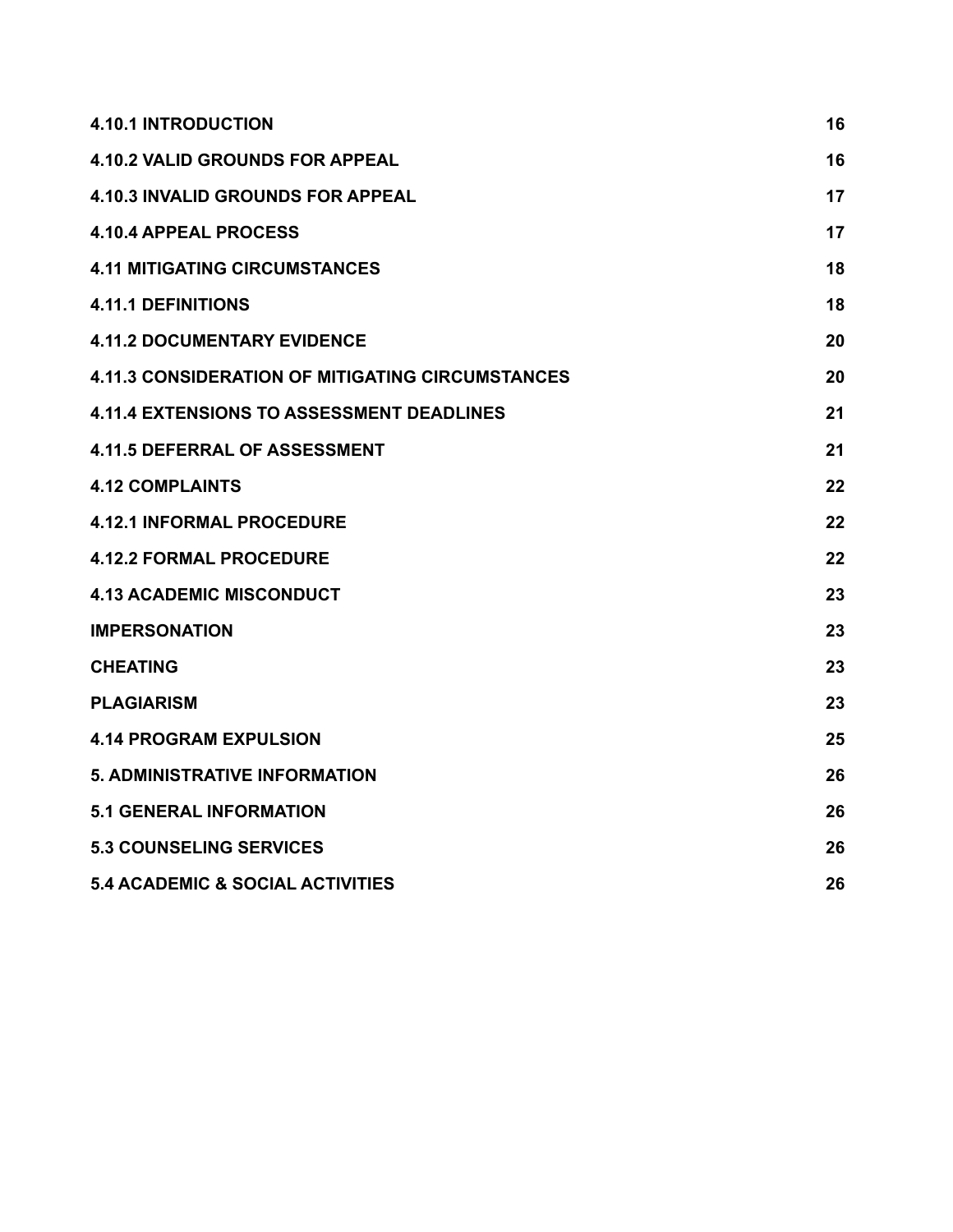# <span id="page-3-1"></span><span id="page-3-0"></span>**1.ABOUT EBU**

#### **1.1 INTRODUCTION**

**European Business University of Luxembourg (EBU)** formed as a Government of Luxembourg registered Asbl. (non-for-profit association) registration No. F12020. Hosting multiple specialized online courses, EBU helps you meet your goals for personal and professional advancement. Our leadership team is dedicated to fulfilling the University's educational mission of sustaining a tradition of academic excellence by ensuring a world-class education is provided by a fully supported team of internationally recognized faculty who are subject matter experts.

EBU is committed to the idea of evolving innovation. It is this spirit that can be found in every aspect of our online program and its activities: from our committed enthusiastic and highly motivated faculty and support staff to our global network of students and University partners.

EBU adheres to the Triple Bottom Line in this order; People, Planet, Profit. We also aspire to support the UN Sustainable Development Goals.

#### <span id="page-3-2"></span>**MISSION STATEMENT**

European Business University of Luxembourg is dedicated to achieving and sustaining a tradition of academic excellence by ensuring it is at the forefront of evolving innovation. EBU will strive to become the benchmark of world class quality education by drawing on the talents of an actively supported team of internationally recognized staff and faculty of women and men from different racial, cultural, economic and ethnic backgrounds regardless of their sexual, religious, political orientation or disability status.

To support its mission, EBU:

- Will act as an intellectual resource and platform for the global community;
- Will at all times maintain ethical standards;
- Will make education accessible, equitable and affordable to the global community;
- Will meets the needs of the global community through a variety of programs;
- <span id="page-3-3"></span>● Will provides a multicultural, multiracial, multiethnic and multilingual environment.

# **1.2 STRATEGIC PARTNERSHIPS.**

The selection of EBU Partners reflects our university mission of community interests, engaging critical regions of the world, and the potential to enhance international learning, research, and engagement. Through its partnerships, EBU hopes to become the world's e-Learning partner because of its global connections. The Strategic Partnership idea recognizes international affiliations as a key to meeting global needs in teaching, research, institutional development, and civic engagement.

- Strategic Partnerships
- Cross-University Faculty Recruitment

Rev 7/2022 DV 1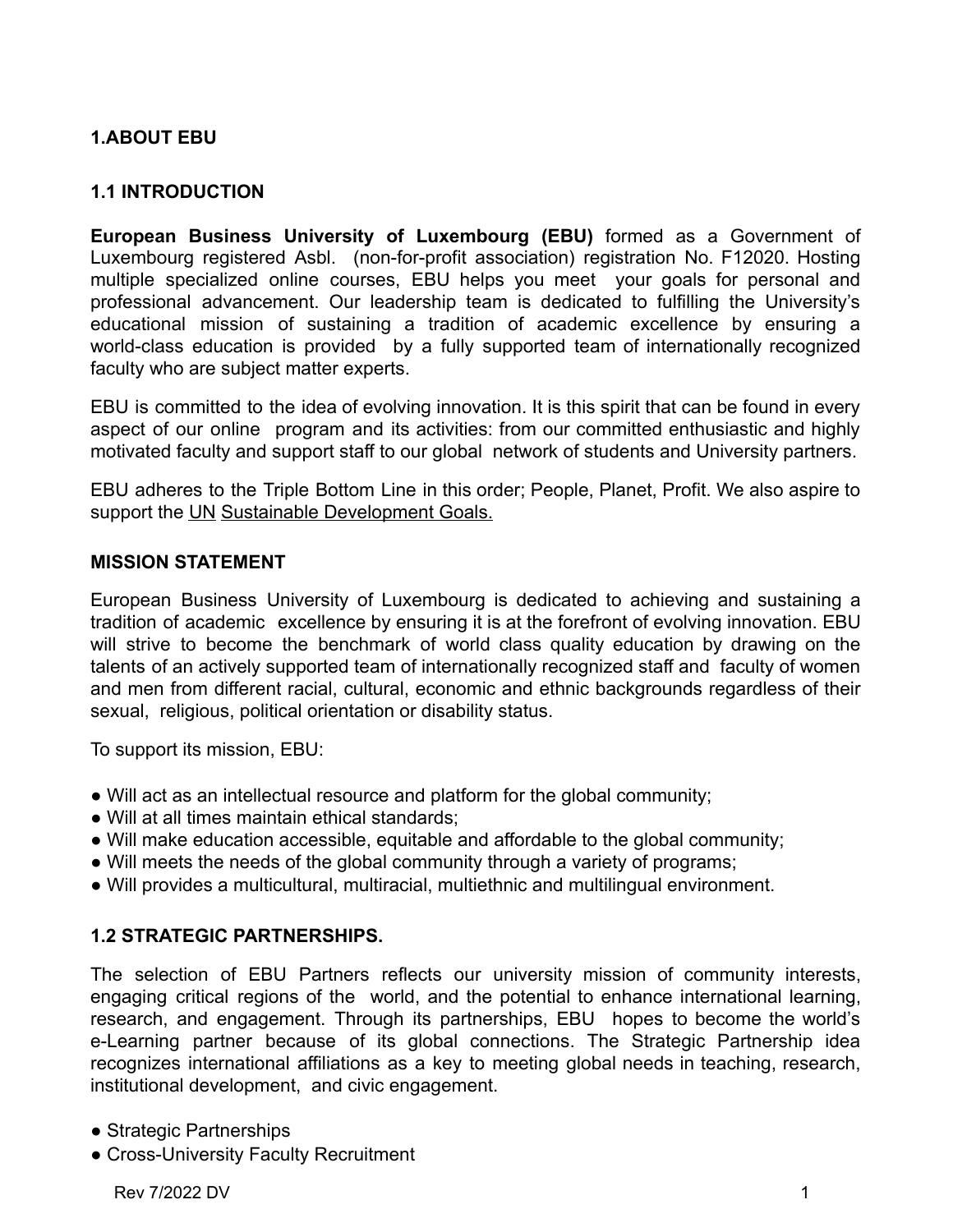- Funding
- <span id="page-4-0"></span>• Global Student Interaction

# **2.1 REGISTRATION & TUITION FEES**

All students, once they have registered and supplied all the required documents, will be responsible for complying with the Tuition Fee Payment Rules, which include but are not limited to the following:

All fees must be paid before the beginning of each academic semester according to the schedule, unless an alternative payment plan has been agreed in writing by either the admissions or accounting department. After this deadline, any student who has not paid will be excluded from the program, denied access to academic material and possibly excluded from EBU.

Payment plans may be granted at a student's request and after consideration by the Finance department. The schedules and deadlines set forth in the agreement must be followed. Students who fail to respect an agreed payment plan will be excluded from class, with ensuing consequences, until all outstanding fees are paid. Students are warned that exclusion from webinars may jeopardize their eligibility for assessment and the validation of their classes.

After a third reminder, students will not be allowed to enter webinars or take part in the final exam and legal proceedings shall go through the proper authorities.

Any student who wishes to withdraw from a course must communicate this in writing to Administration. A student may withdraw from a course without academic or financial penalty (subsequent enrollment on the course will not be charged) within the first two weeks of the Semester. Not attending webinars. Simply ceasing to show up for webinars will result in failing said class due to absences.

# <span id="page-4-1"></span>**2.2 GENERAL REFUND POLICIES**

Only the following conditions apply for refunds when a student cancels their program:

**-** 95% (excluding application fee and advanced tuition payment) of the amount paid during the first week of the semester/term.

**-** No refund as of the second week of the semester/term. The application fee and advanced tuition payment are non refundable.

# <span id="page-4-2"></span>**2.3 COURSE ATTENDANCE AND TIMELINESS**

100% webinar attendance is mandatory at EBU for all students. Course attendance is understood to mean physical presence in the online course and compliance with the learning conditions established by the faculty member for the whole class. The course outlines given to you at the beginning of each webinar will state any exceptions, if applicable.

If any student has a greater than 20% absence rate in a given course, they will receive a failing grade which will appear on their transcript and will need to repeat the course. You will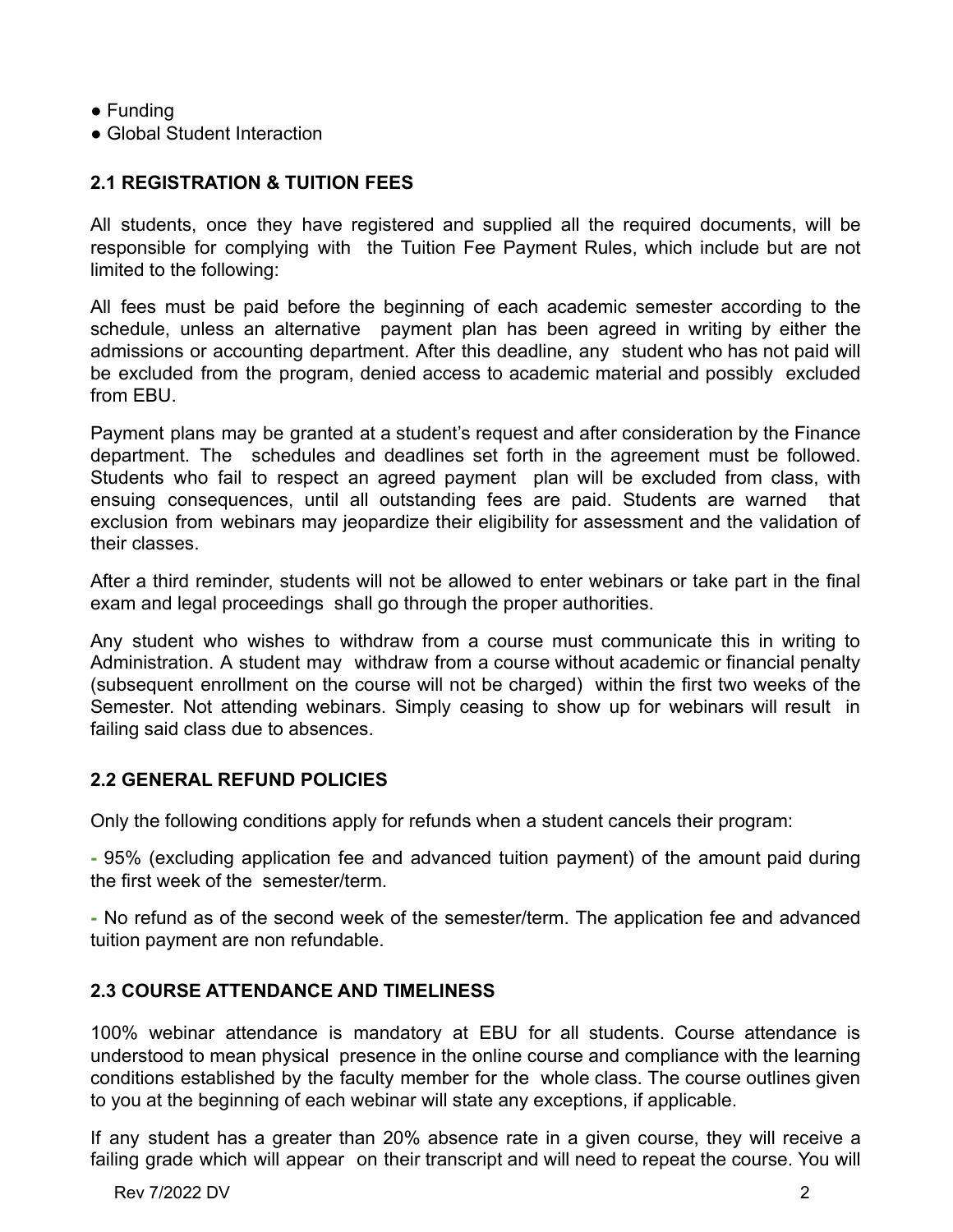be informed of this by the administration.

Absences can be excused only in extreme cases and only by the academic administration. Excused absences won't count toward the 20% total:

**-** Hospitalization: In case you suffer from a serious illness involving hospitalization, you must provide an official hospital record. It is mandatory that it states your name, the date and duration of hospitalization, an official stamp/logo and signature. Please note that the document must also be in English (if the original is not in English, a translation should be provided).

**-** Compassionate grounds absence: This will be examined on a case-by-case basis, based on any documents that justify mitigating circumstances.

The administration office, not the faculty members, will be responsible for entering any

excused absence. Students can be excused from assessments only by submitting a

mitigating circumstances form. It is extremely important to be on time for webinars for the

following reasons:

– It is unprofessional to be late and is considered disrespectful in the businessworld.

– Late entrance disturbs the rhythm and routine of the webinar.

– Faculty members often give instructions/introductory pointers and course outlines in the first 10 minutes of a webinar for completing cases/exercises/team discussions under their guidance, you miss these when you arrive late.

– You inconvenience other students when you have to borrow their notes.

In accordance with EBU policies, you will be marked late if you don't arrive on time. Faculty members will not allow you to join the webinar until the webinar break and you will be marked absent for the hour missed.

It is imperative that students attend the entirety of a webinar. If a student arrives late to the webinar this will be recorded, as will leaving prior to the end of the webinar. L1 (1-hour absence) and L2 (2-hour absence) are cumulative and can make up a complete single absence.

# <span id="page-5-0"></span>**2.4 ASSESSMENT, CLASS WORK & SUBMISSION**

In each course, students will be assessed in accordance with the assessment components defined in the course outline, which is provided at the beginning of the first webinar. All work will be marked in accordance with the rubrics of EBU, as described in the course outline. Generally, a student's performance is assessed continuously throughout the program.

Assessment components might be formative and summative. Formative assessments do not receive a grade and are meant to monitor student learning to provide ongoing feedback that can be used by students to improve their performance in the summative ones.

The goal of summative assessment is to *evaluate student learning* at the end of a course by comparing it against some standard or benchmark. Normally a course will have between 1 to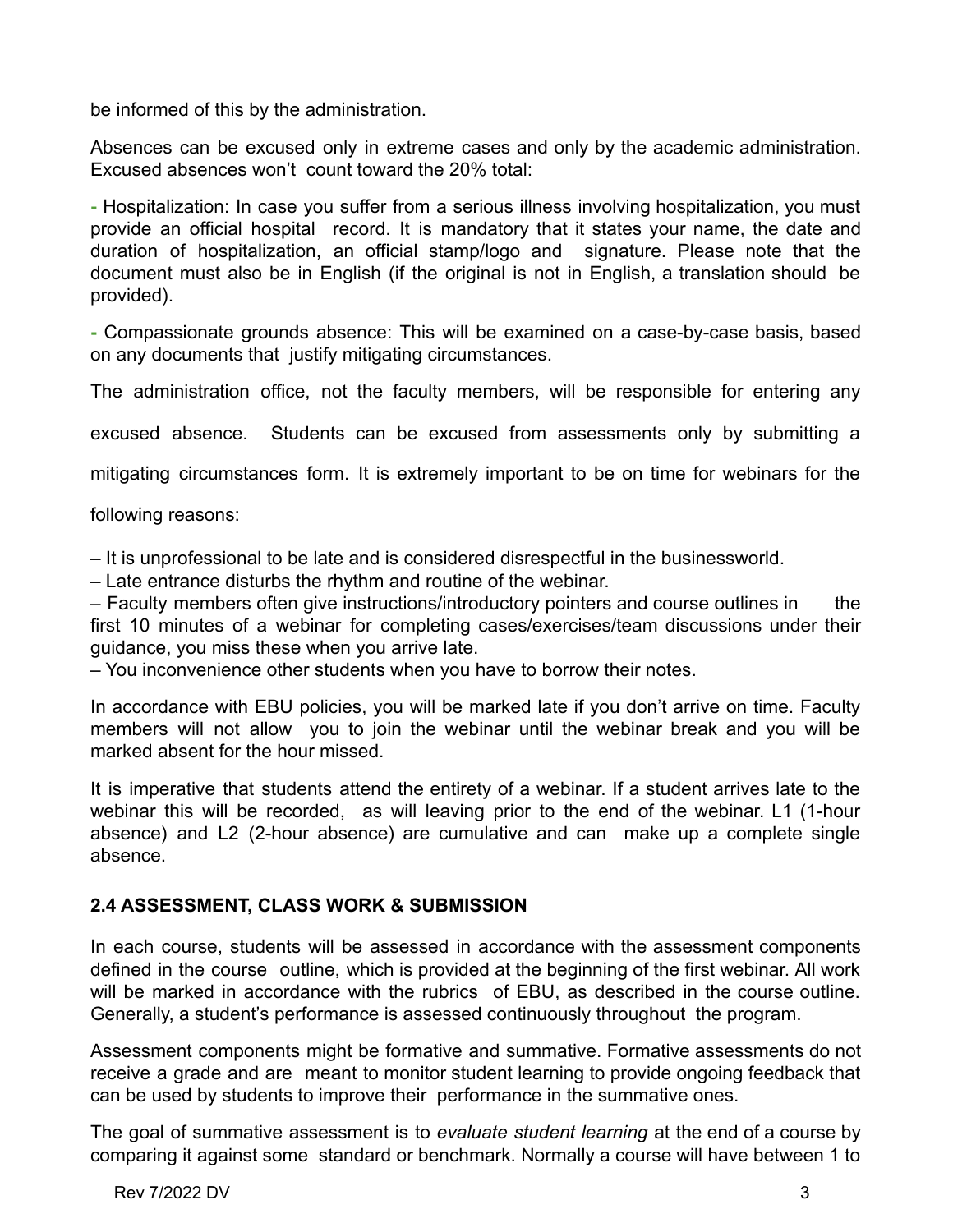a maximum of 3 summative assessments.

Lectures are combined with seminars, workshops, guest lecturers and class discussions. It is absolutely essential that you participate in all organized activities, as we expect students to question and challenge the faculty members, demonstrating interest, attention and independent thinking. If you sit in 'respectful' silence, do not attend guest lecturers and miss industrial visits, it will be assumed that you are not interested in what is being taught. Students are also expected to listen to their peers and use all EBU's international environments as a learning platform.

To be eligible for final assessment, all students must be up-to-date with fee payments and have complied with the attendance rules.

Assignments must be submitted by the deadlines set by faculty members and published in the courses outlines and on the Moodle course

Any absence from a formative class assessment, must be justified to the faculty member and academic coordinator in writing. They will decide whether to allow the student to retake this assessment or not. For absences from summative assessments, the mitigation circumstances policy applies.

An anti-plagiarism software is used by faculty members to evaluate the similarity of student submissions. It is necessary for students to use Firefox as their web browser to avoid technical issues. Only word documents may be uploaded. Please note that faculty members have the right not to accept work outside of the EBU web address (EBU.LU) and the anti-plagiarism software.

#### <span id="page-6-0"></span>**2.5 FORUM PARTICIPATION FOR ONLINE PROGRAMS**

Participation evaluation is based on the amount, quality and completeness of weekly postings in the Forum. Each week, at least one Forum Topic will be posted. These will help you become familiar with each topic/module and assess your attendance/participation. Students' posts should be thoughtful and with substance. Postings should be based on the material covered in the respective week – each student is expected to participate in each of the topics, by answering questions, commenting on other students' contributions, raising new issues, suggesting pertinent websites, etc. Some of the topics in the Forum may include interactive activities that require you to combine your work with other student(s) or critique other student(s) postings.

A minimum of two relevant, consistent and high-quality student postings on two different days is expected each week for a passing attendance grade. Each posting has to bring a *valuable* contribution to the discussion – short comments such as "I agree", "Me too", etc. do not count toward attendance and participation. Extended absences, defined as failure to post on the Forum for more than five days, must be coordinated with the faculty member. For this type of participation, you are expected to fully address all requirements presented in the activity guidelines.

#### <span id="page-6-1"></span>**2.6 DEADLINES & SUBMISSIONS**

Students are responsible for knowing and meeting deadlines, as well as finding out the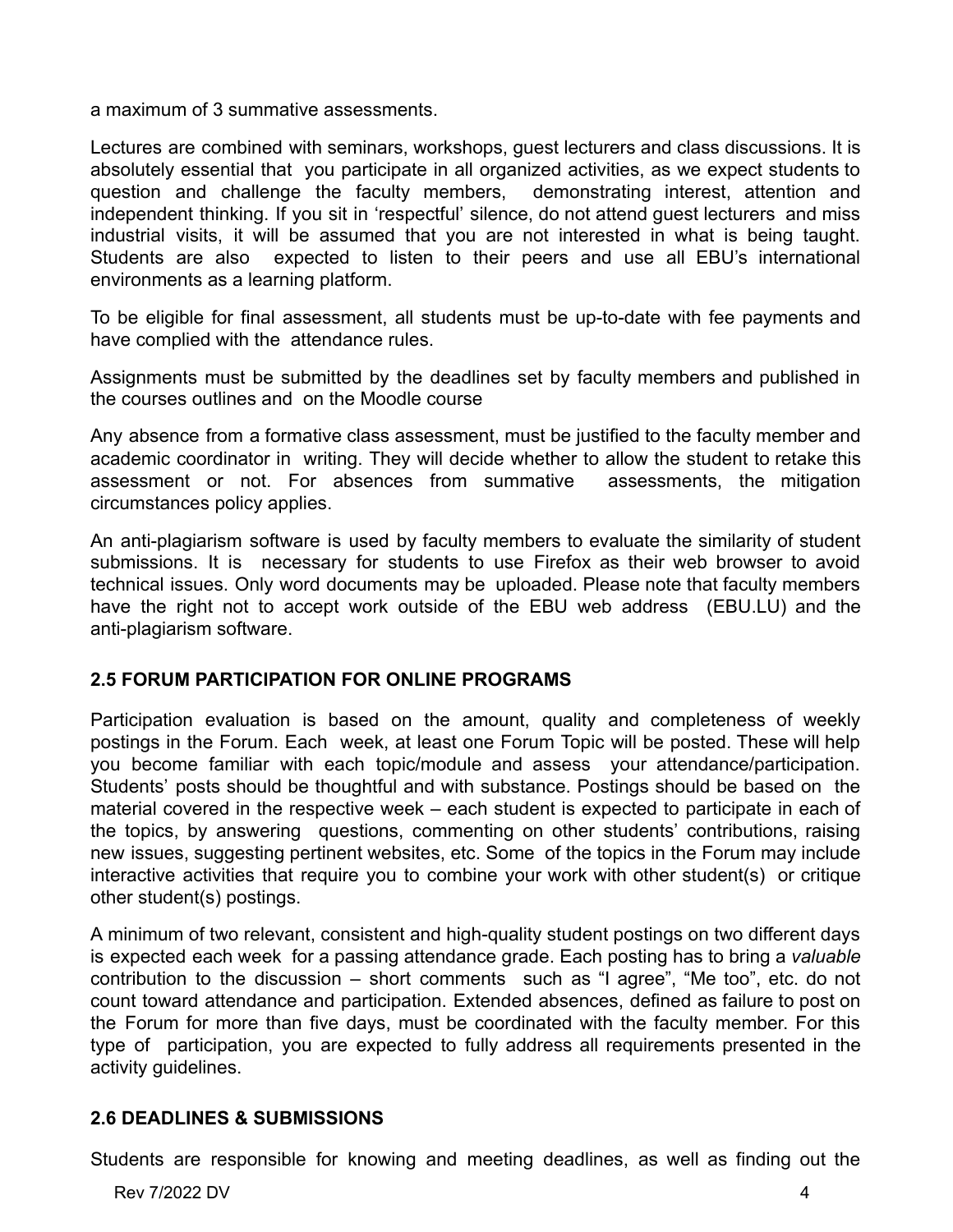timings of any make-up exams, resits and dissertation defense sessions as well as ensuring their availability to attend.

Assignment deadlines will be indicated in the course outlines. For make-up exams, resits and dissertation defenses, information will be posted on your Moodle course and on your campus E-Admin site.

Student assignments, whenever possible, should be uploaded through the anti-plagiarism software facility on your Moodle course. This will provide you with evidence of similarity to other sources. Plagiarism comes in many forms (see section 4.13) and as an institution, we need to ensure that we are promoting best practices. Students will receive workshops in induction sessions during the Orientation Week about the importance of academic honesty throughout all their courses.

When interacting with the EBU Moodle platform or utilizing the anti-plagiarism software service, students are recommended to use the Mozilla Firefox browser to avoid compatibility issues.

Assignments must be submitted no later than the deadline set by the course outline. Late submissions without approved mitigating circumstances are subject to the following penalties:

• Work submitted UNTIL 14:00, SEVEN calendar days after the deadline: The work will be marked, and feedback will be provided in the normal way. However, the formal mark for the piece of work which goes forward to the grade sheet will be capped at a BARE PASS. (40% for undergraduate courses and 40% for graduate courses).

• Work submitted AFTER 14:00, SEVEN calendar days after the deadline. The work will not be marked and the formal mark for the piece of work which goes forward to the grade sheet will be ZERO.

A student who does not submit any work during the course will automatically fail.

Faculty should not hand in any assignments on behalf of students. This is the student's responsibility.

# <span id="page-7-0"></span>**3. ETIQUETTE & CONDUCT**

# <span id="page-7-1"></span>**3.1 COURTESY & RESPECT**

All students must respect their peers, EBU staff, faculty, partners and visitors, and should behave in a courteous, mature and appropriate manner at all times. It is unacceptable for any student to damage the reputation of the school with negative behavior while on the premises, outside the school or by the defamatory use of social media. In these cases, EBU reserves the right to take legal action.

#### <span id="page-7-2"></span>**3.2 NETIQUETTE POLICY**

Netiquette, or network etiquette, refers to the guidelines and recommended practices for online communications. This is the etiquette for the Internet or online community, and should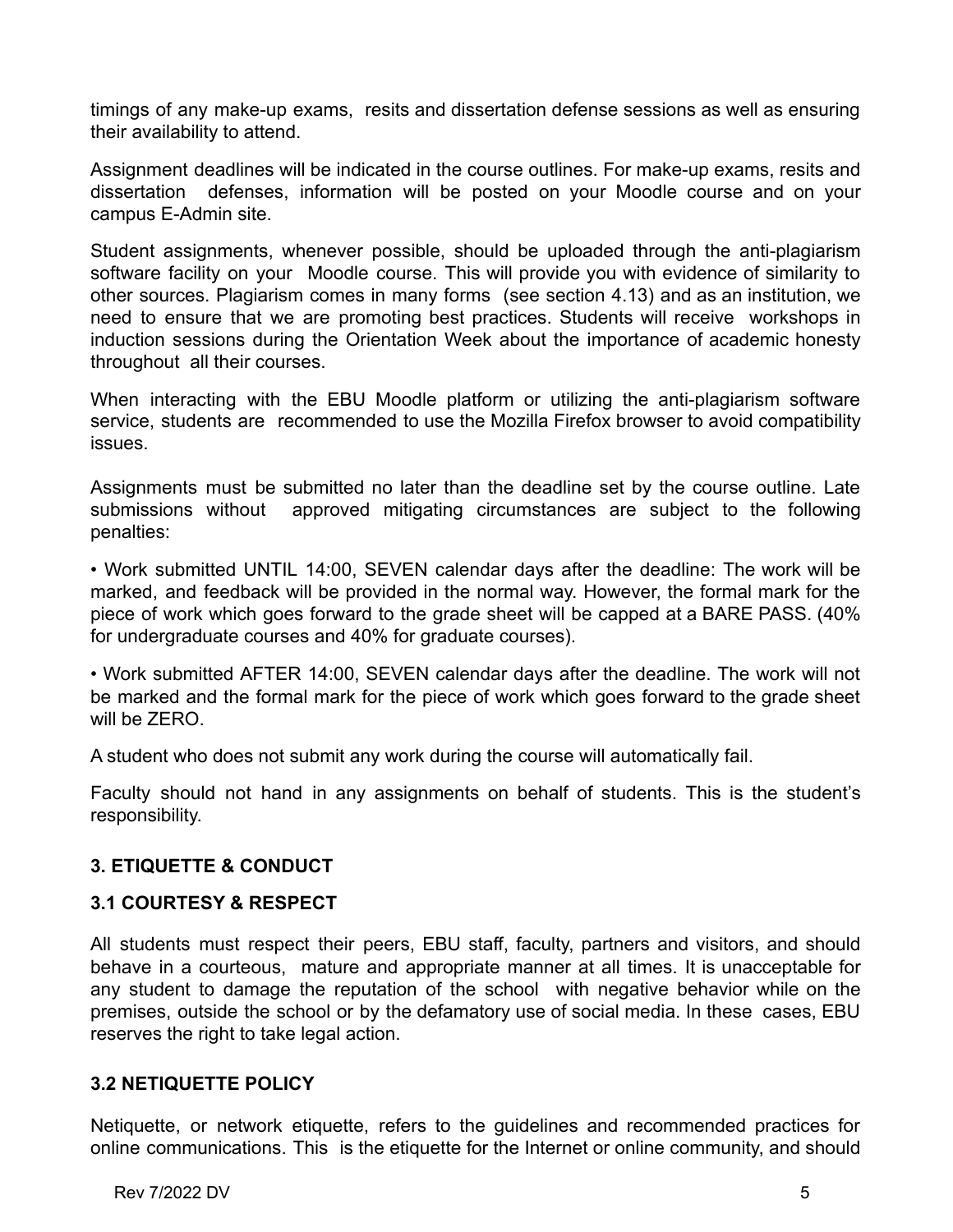be used in all areas of communication in your webinar: blogging, e-mail discussion forums, messages, chatting, etc.

Even though this is an online course, all students must still adhere to the EBU Student Guidelines and conduct themselves in a manner that is respectful and maintains a supportive, mutually beneficial learning environment.

Netiquette provides excellent guidelines for online behavior that facilitates the productive and thoughtful exchange of ideas. Some of the basic rules of netiquette include:

**-** Be respectful. Remember that you are communicating with actual people, and be sure to be courteous and show respect, even if there are differences of opinion.

**-** Think before you post. Be aware of who may be able to view your posting, and how your post may be interpreted. Try to maintain a fair and objective tone.

**-** Stay on topic. Make sure your communication is related to the course at hand and does not wander off-topic. **-** Write clearly. Even though the online environment may seem more informal than your face-to-face class, this is still an academic course and intelligible, mature communication is expected. Correct spelling and grammar are required, and proper sentence structure and punctuation should be used.

**-** Use appropriate language and style. Profanity or offensive wording will not be tolerated. ALL CAPS, **BOLD** and repeated punctuation (??? or !!!) should also be avoided.

**-** Be considerate of others. Do not make derogatory, condescending or harassing remarks. Communication should be well-intentioned and well-articulated, and aimed at fostering a positive learning environment. Be aware of how sarcasm may be misinterpreted by your readers.

**-** Allow for misunderstandings. Keep in mind that writing can often convey the incorrect tone or intention, and make allowances for unintended rudeness.

<span id="page-8-0"></span>**-** Cite your sources. If you post work that is not your own, be sure to reference your sources

#### **3.3 TECHNOLOGY POLICY**

**-** When interacting with the EBU Moodle platform, or utilizing the anti-plagiarism software service, it is imperative that students use the Mozilla Firefox browser to avoid compatibility issues.

**-** Students will submit assignments electronically via the course site and not via email.

**-** Communication with faculty members, unless otherwise directed by the faculty member or private and confidential, will be via the course's forum site.

**-** If technical problems occur which impede observation of submission requirements, assignments can be sent to faculty members via email as proof of completion. However, the work must be uploaded onto Moodle as soon as possible to be graded.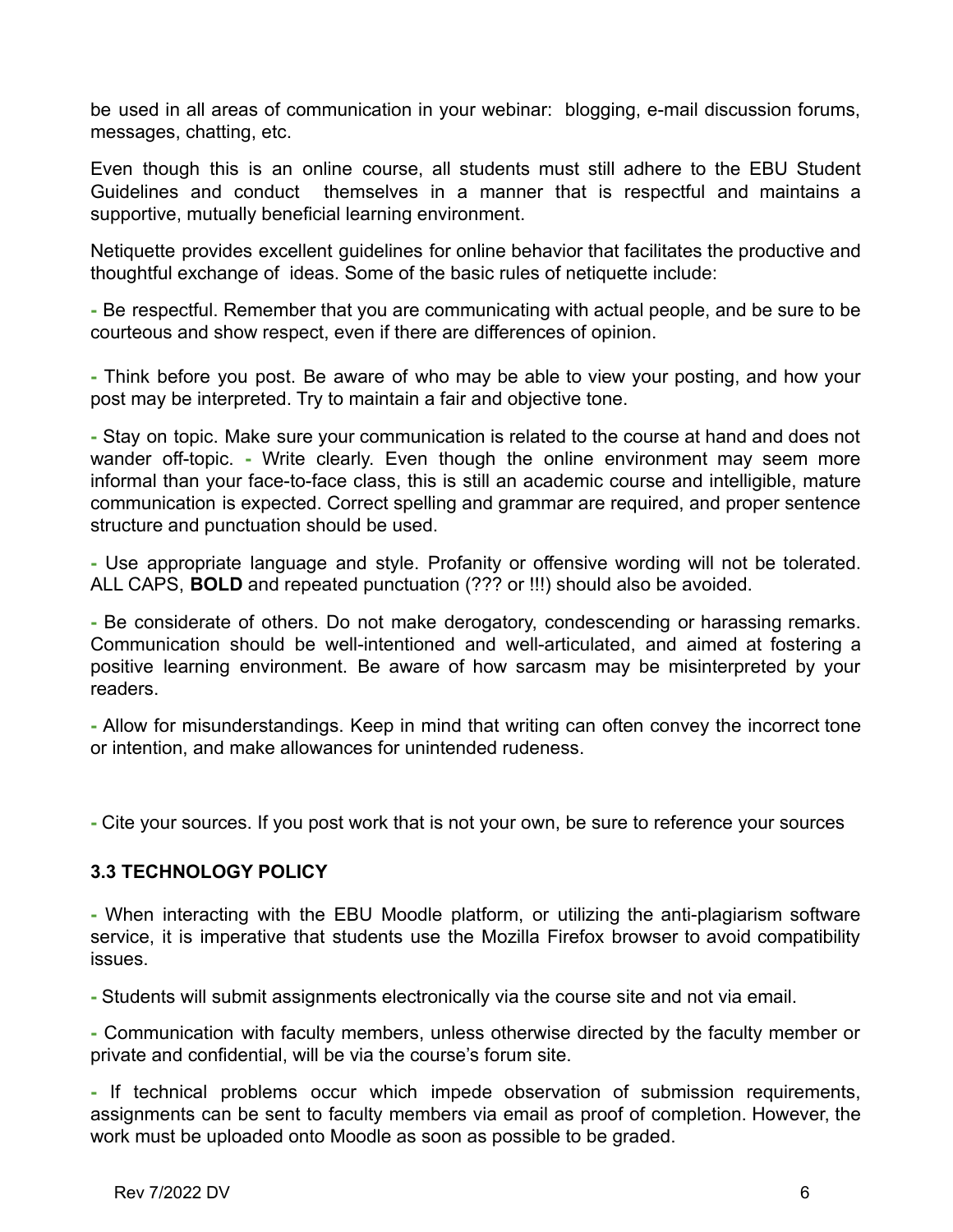**-** It is the students' responsibility to help themselves by managing their time and backing up their work; any other technology-related failures will not be accepted and assignments will be marked as not submitted and not receive credit.

**-** Students must ensure that their assignments are free of viruses before submitting them. Should an assignment fail because of a virus, a virus-free version must be submitted within 24 hours of the posting date of the faculty member's response. Should there be any other subsequent failure, the assignment will be marked as not submitted and will not receive credit.

**-** Students must personally ensure that the security and integrity of connections are uninterrupted on their side at the beginning and for the duration of the exams or tests. Any failings will result in the exams or tests being marked as incomplete and not receiving credit.

#### <span id="page-9-1"></span><span id="page-9-0"></span>**4. ACADEMIC POLICY**

#### **4.1 GENERAL INFORMATION ABOUT FORMAL EXAMS**

Exams may take place each semester/term, depending on the assessment of each course.

Types of exams:

#### Closed book exams

- **-** Students are not allowed to bring supporting materials into the exam room.
- **-** Calculators are only allowed at the faculty member's discretion.
- **-** Electronic devices including laptops, mobile phones and tablets are not allowed.

#### Open book exams

**-** Textbooks, personal notes and/or research papers may be allowed. Students will be advised in advance if this is the case.

**-** Personal notes must be handwritten and readily available for inspection by the faculty member before the exam.

- **-** Formulas may be allowed for certain courses. No worked examples are allowed.
- **-** Calculators are only allowed at the faculty member's discretion.
- **-** Electronic devices including laptops, mobile phones and tablets are not allowed.
- **-** Use of photocopied, typed or borrowed notes during exams is prohibited.

Absences from formal exams and any special requirements are governed by the Mitigating

Circumstances Policy. Exam rules are detailed in the Guidelines and Conduct for Written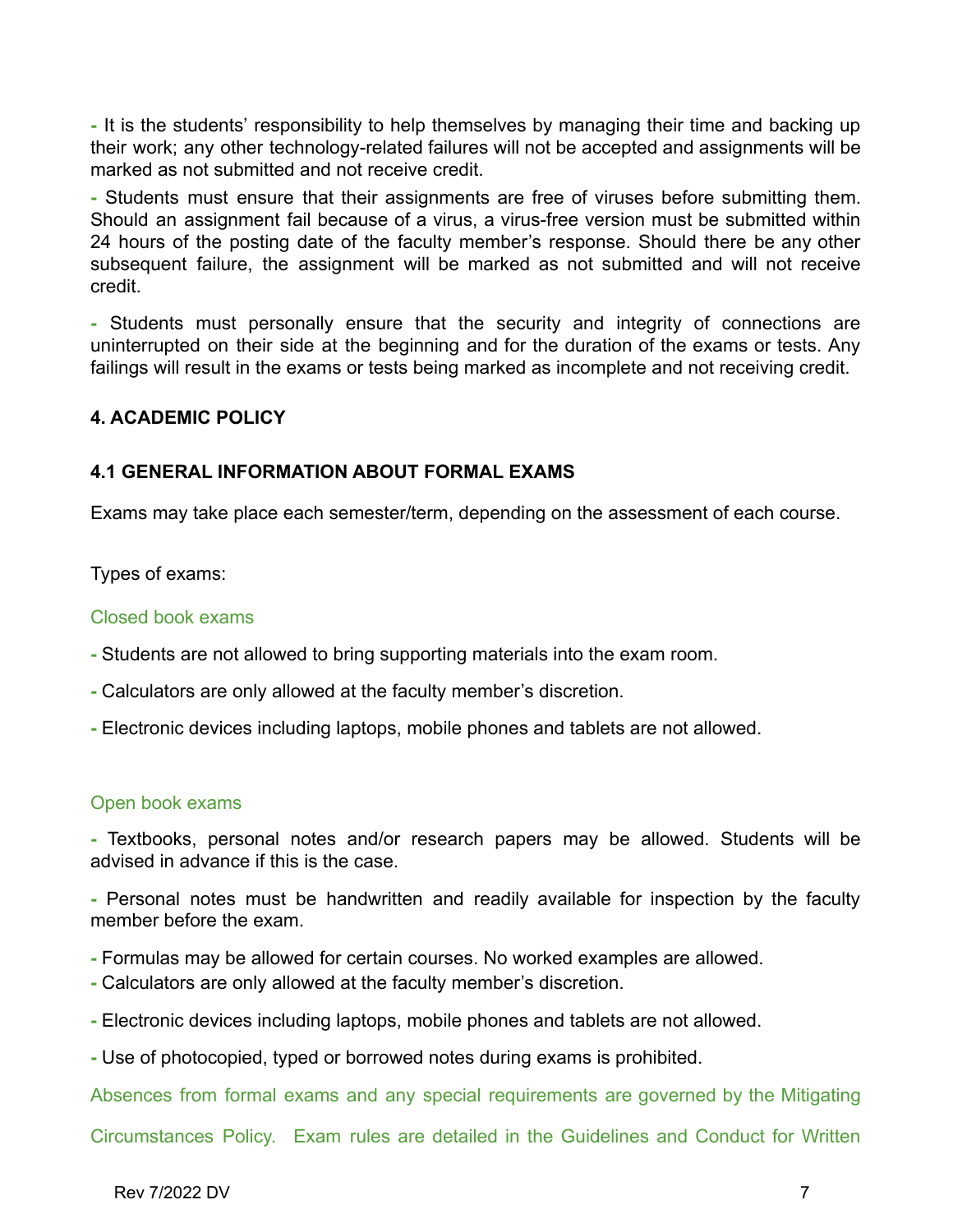#### Formal Examinations.

#### Reviewing completed exams

Students may review marked exam papers in the presence of the faculty member or a member of the administration staff. The completed exam is the property of EBU and may not be taken or removed by students under any circumstances. Students are not authorized to scan, photocopy or photograph exams and may not consult other students' copies.

Students will have two weeks after receiving their grades to review their exams. Any comment or doubt about the grades must be dealt with within that deadline; after that, no requests can be considered. In the case of a grade appeal, students must follow the Grade Appeal Process in section 4.10.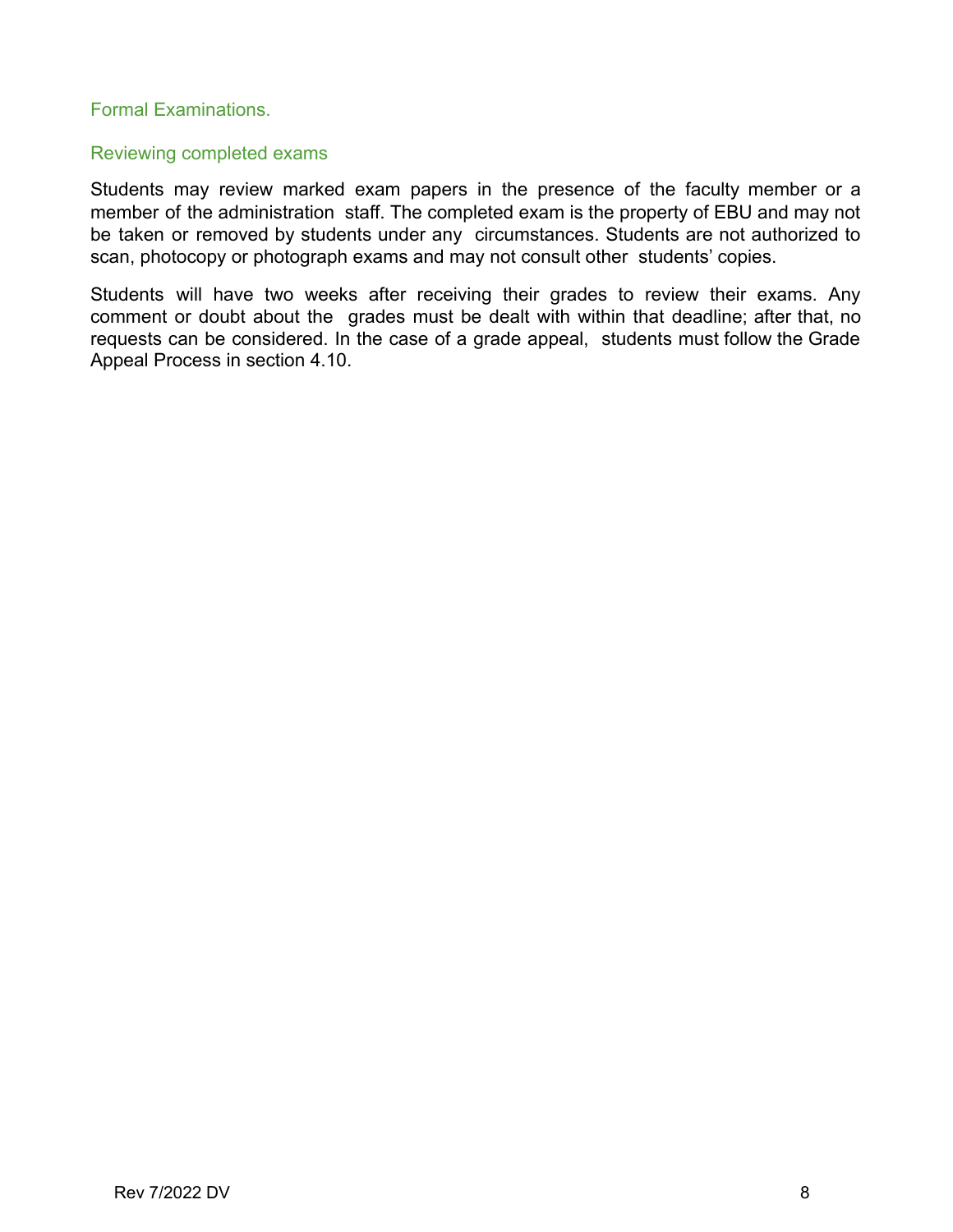# <span id="page-11-0"></span>**4.2 GRADING SCALE FOR EBU PROGRAMS**

| U.S.<br>Grade | Lette U.S. Equivalen GPA Scale<br>Grade |      | U.K. Percentag U.K.<br>Grade | Classification                 |
|---------------|-----------------------------------------|------|------------------------------|--------------------------------|
| $A+$          | 97-100%                                 | 4.00 | $80 - 100\%$                 | First (I)                      |
| A             | $93 - 96\%$                             | 4.00 | $70 - 79%$                   | First (I)                      |
| $A -$         | $90 - 92%$                              | 3.67 | $65 - 69%$                   | Upper<br>Secon<br>(II:i)       |
| $B+$          | 87 - 89%                                | 3.33 | $60 - 64%$                   | <b>Upper Second</b><br>(II:1)  |
| B             | $83 - 86%$                              | 3.00 | $55 - 59%$                   | <b>Lower Second</b><br>(II:ii) |
| <b>B-</b>     | $80 - 82%$                              | 2.67 | $50 - 54%$                   | <b>Lower Second</b><br>(II:ii) |
| $C+$          | $77 - 79%$                              | 2.33 | $46 - 49%$                   | Third (III)                    |
| $\mathsf{C}$  | $73 - 76%$                              | 2.00 | $43 - 45%$                   | Third (III)                    |
| $C-$          | $70 - 72%$                              | 1.67 | $40 - 42%$                   | Third (III)                    |
| $\mathsf{F}$  | $0 - 69%$                               | 0.00 | $0 - 39%$                    | Fail                           |

Translation Scale and Grade Equivalencies

*EBU adheres to the U.K. Percentage Grade Scale.*

The suggested grade conversion is the same for Undergraduate and Postgraduate Programs, except that the pass mark is 50% for Postgraduate Courses;  $0 - 49%$  is a fail grade, and 40% is the pass mark for Undergraduate Courses; 0 – 39 is a fail grade.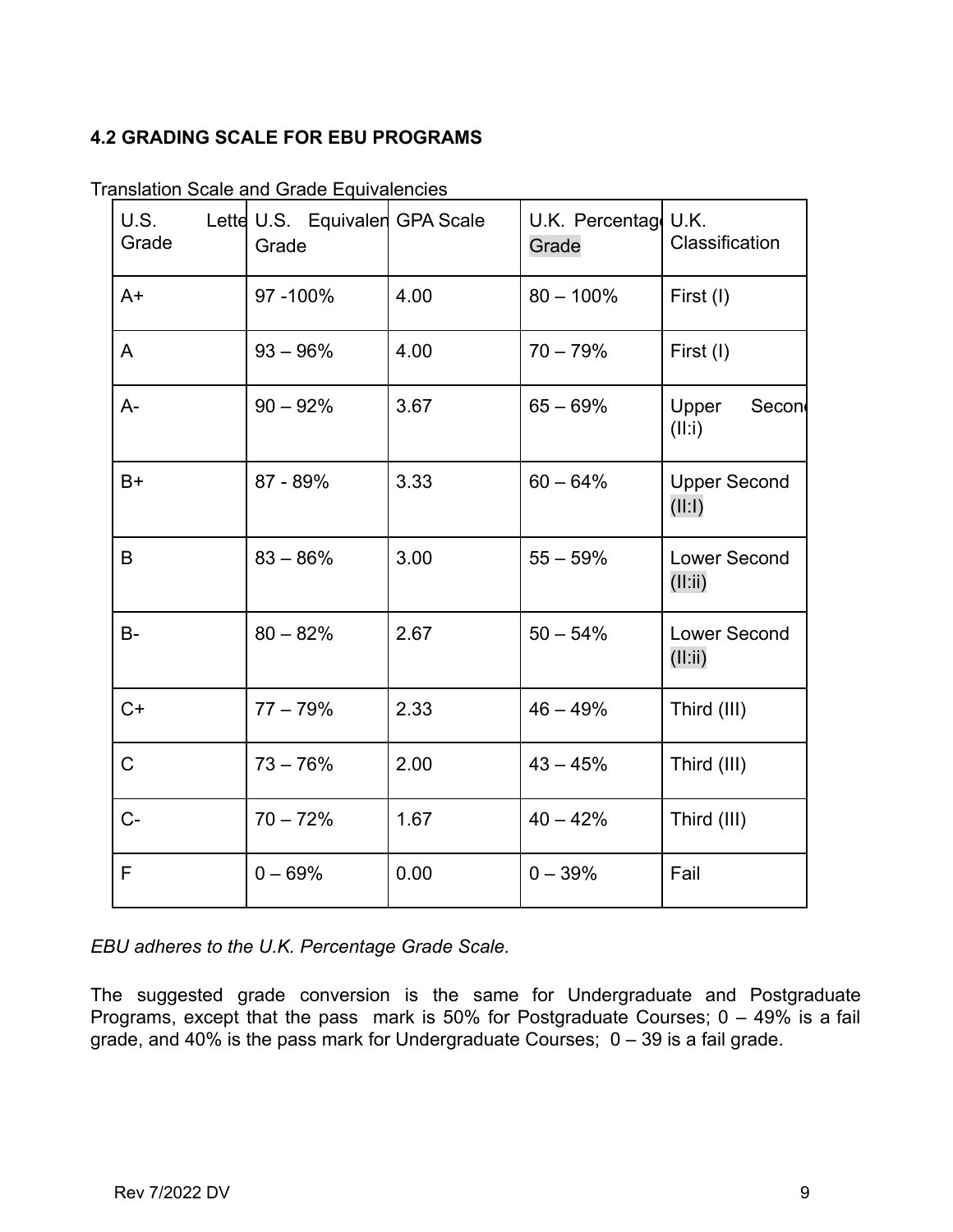Unsatisfactory performance and/or failure to meet requirements in a course; students must repeat said course.

*FA* Fail due to absences Repeat course

Unsatisfactory performance due to absenteeism; students must repeat said course

A Exceptional Superior performance showing comprehensive understanding of the course matter

B Good Above-average performance with knowledge and understanding of course matter

C Fair Average performance with a basic understanding of the course matter

D- Pass

Marginal performance and adequate preparation for subsequent courses;

F Fail Repeat course

Unsatisfactory performance and/or failure to meet requirements in a course; students must repeat said course

FA Fail due to absences Repeat course

Unsatisfactory performance due to absenteeism; students must repeat said course

#### **Passing Grades**

Students must achieve a passing grade in the final exam in order to complete a course.

Passing all required courses is a graduation requirement for both graduate and undergraduate students.

#### **Final grades**

Final passing grades cannot be improved by additional assessments or bonus questions.

**A+/A/A-**: A comprehensive, highly structured, focused and concise response to the assessment task, consistently demonstrating:

– an extensive and detailed knowledge of the course matter

- a highly-developed ability to apply this knowledge to the task set
- evidence of extensive background reading
- clear, fluent, stimulating and original expression
- excellent presentation (spelling, grammar, graphic) with minimal or no presentation errors

**B+/B/B-:** A thorough and well organized response to the assessment task, demonstrating: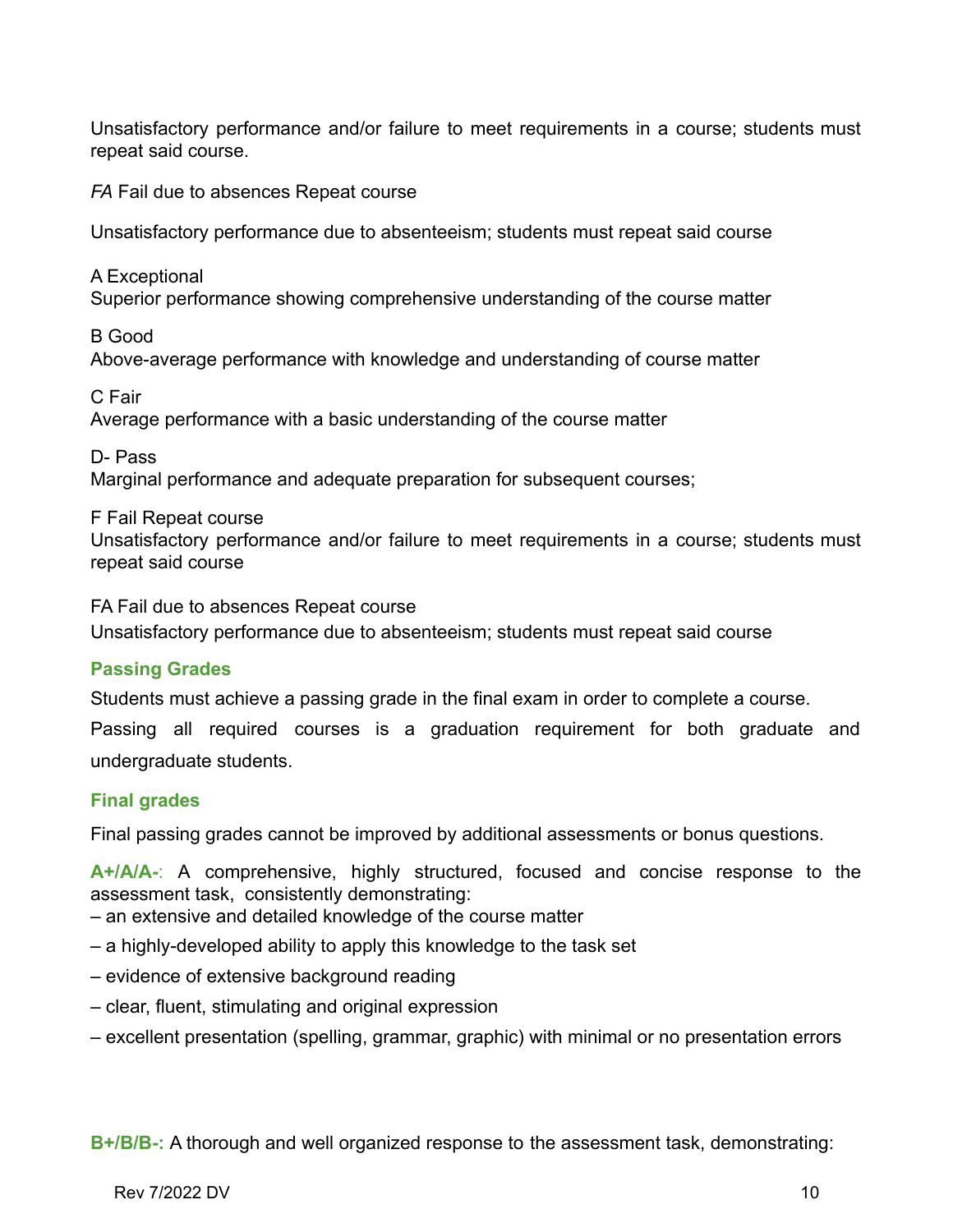- a broad knowledge of the course matter
- considerable strength in applying that knowledge to the task set
- evidence of substantial background reading
- clear and fluent expression
- quality presentation with few presentation errors

**C+/C/C-:** An acceptable response to the assessment task with:

- basic grasp of course matters, but somewhat lacking in focus and structure
- main points covered but insufficient detail
- some effort to apply knowledge to the task but only a basic capacity or understanding

displayed – little or no evidence of background reading

- several minor errors or one major error
- satisfactory presentation with an acceptable level of presentation errors

This is a passing grade. Students will be advised as to what steps they must take in order to improve the grade, and it is then their responsibility to take the necessary steps. Should students retake an exam due to low GPA (this also applies to students with an 50-54% B-), the relevant fees will apply, and any grade improvement will be capped at 55%. If these steps are not completed before the end of the following term, the grade cannot be changed.

**F (Fail):** A response to the assessment task which fails to meet the minimum acceptable

standards yet: – engages with the course matter or problem set, despite major deficiencies in

structure, relevance or focus – has two major error and some minor errors

– demonstrates the capacity to complete only part of, or the simpler elements of, the task

– an incomplete or rushed answer e.g. the use of bullet points through part / all of answer

This is a failing grade and any student that receives an F as final course grade may take a re-sit exam or opt to directly enroll on a retake course (See resit-exam procedure)

– a failure to address the question resulting in a largely irrelevant answer or material of marginal relevance

– a display of some knowledge of material relative to the question posed, but with very serious omissions/errors and/or major inaccuracies included in answer

- solutions offered to a very limited portion of the problem set
- an answer unacceptably incomplete (e.g. for lack of time)

Rev 7/2022 DV 11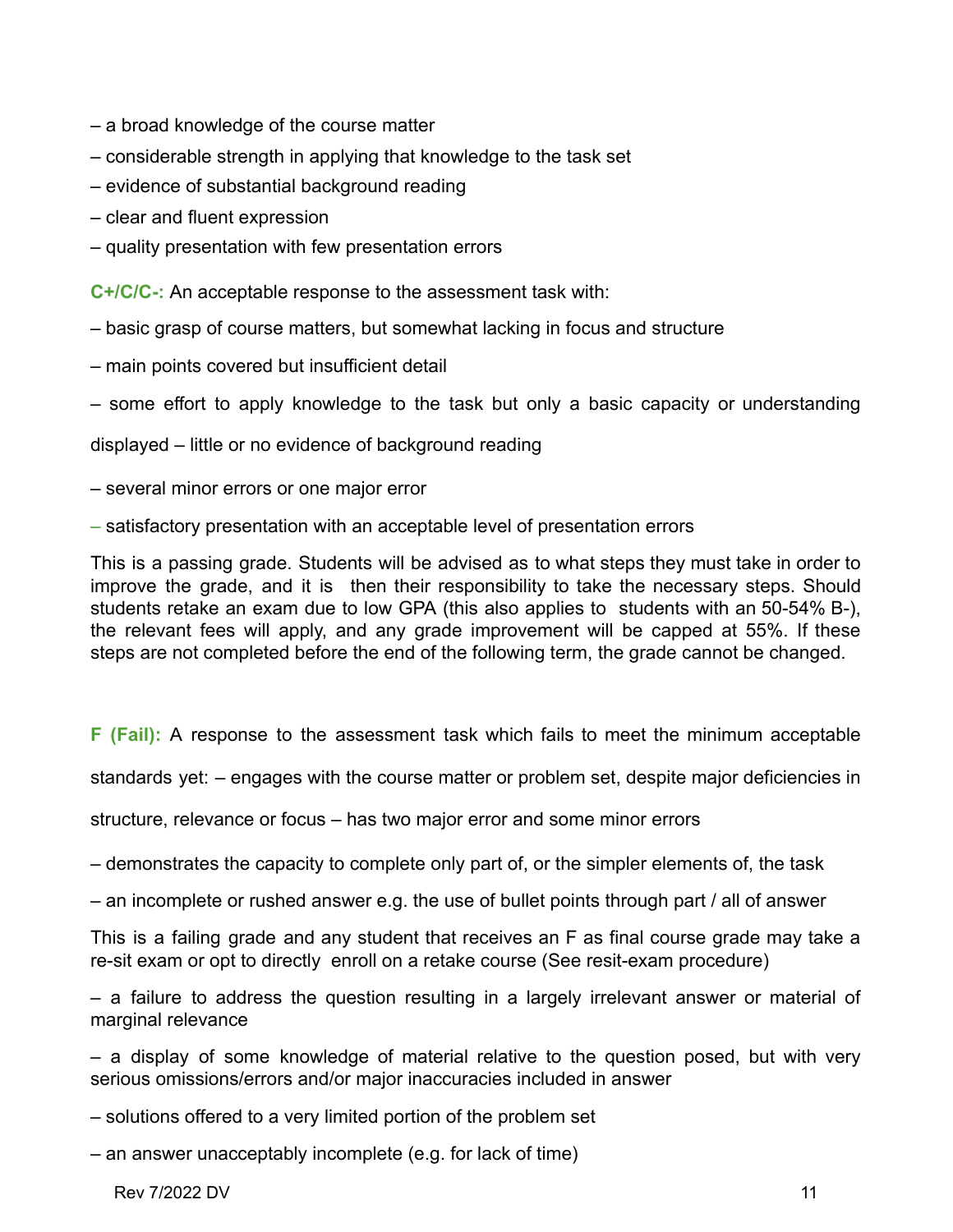- a random and undisciplined development, layout or presentation
- unacceptable standards of presentation, such as grammar, spelling or graphical

presentation – evidence of substantial plagiarism

Students must repeat the course to be reassessed and will have to pay the corresponding tuition fees.

**FA (Failure due to absences):** Unsatisfactory performance due to absenteeism; students must repeat the course to be reassessed and will have to pay the corresponding tuition fees.

**Withdrawal (W):** A student may withdraw from a course without academic penalty during the first two weeks of term.

To withdraw from a course, the student must put a request in writing to Administration. Any student who registers for a course but does not officially withdraw will remain liable for the full tuition of the course and will receive a failing grade. All courses that students have officially withdrawn from must be taken again.

#### <span id="page-14-0"></span>**4.3 MAKE-UP EXAMS; RESIT EXAMS AND COURSE RETAKE**

Make-up exams are non-cumulative exams that are taken when an exam assessment is missed by a student during the regular semester. They should cover the same material as the missed exam. Students will only be able to take a make-up exam if their reasoning for missing their first exam falls under the Mitigating Circumstances Policy.

Resit Exams are comprehensive examinations that students with a final course grade of "40% - 54%" may opt to take. Students must confirm in administration their decision to take the resit option within the defined period. The resit session will be organized by the administration office during the first four weeks of the following semester.

Resit exams cover all the content for the course.

An additional fee of €150 applies for any resit exam session.

The percentage mark for the course overall will be capped at 55%

Course retake is a repetition of the course including full attendance and the completion of all assessments for that course. The retake final mark overrides any previous mark for the same course, no mark or credit may be carried forward from a previous attempt. Students are required to pay the entire course fee again to retake the course.The cost of retaking the course is €450.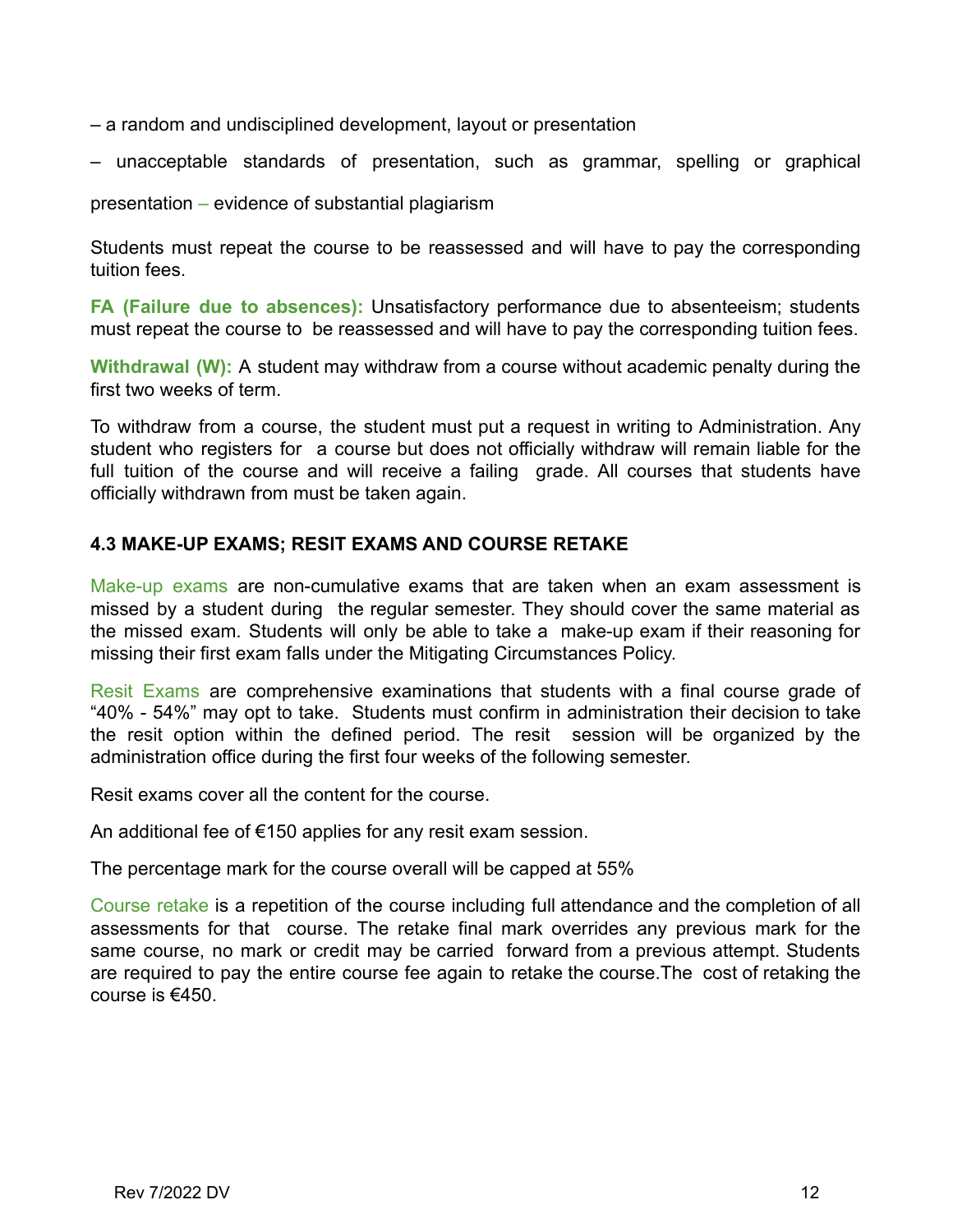# <span id="page-15-0"></span>**4.4 OFFICIAL TRANSCRIPTS**

Grade reports will be communicated directly to the students by the administration office about three weeks after the end of the semester/term. When technically feasible, the grade reports will be made available on the Moodle platform. Final grades are not given to students by phone.

In case of grading errors or discrepancies, students need to bring such discrepancies to the Registrar's office via their campus administration office within two weeks of receipt of the grade report.

Official transcripts can also be sent directly to academic institutions, employers or parents at students' request.

Please note that neither transcripts nor grades will be released to students who: have not fully paid the required tuition fees, owe money to EBU or have not returned EBU equipment or property.

#### <span id="page-15-1"></span>**4.5 ACADEMIC PROBATION**

In addition to students with unacceptable attitudes, punctuality records or other misbehaviors, students who have a GPA below 3.0 after one term, will be required to attend a meeting with the corresponding academic coordinator to discuss improvement. A second meeting, if necessary, will be held midway through the following term to check on improvement.

If the student's behavioral problem has not improved, the GPA is still below 3.0 respectively, a meeting will be arranged with the academic dean and the following courses of action may be followed:

- **-** suspension from the academic program
- <span id="page-15-2"></span>**-** expulsion from the academic program

#### **4.6 STUDENT STATUS AND WITHDRAWAL**

Although there is no academic distinction between studying on a full-time or part-time basis, students are required to declare their status at the beginning of the semester/term so that the appropriate tuition fee is applied and for monitoring and reporting purposes.

Initially, all students are registered as full-time students. However, at the beginning of each term, students have the opportunity to amend their initial full-time enrolment via the withdrawal process as follows:

During the first two weeks of each term, students can freely withdraw from any course they have registered for. Any student who withdraws from more than three courses, will be moved to a part-time student status. A full withdrawal will place the student on academic break.

To withdraw from a course, the student must put a request in writing to Administration. Any student who registers for a course but does not officially withdraw will remain liable for the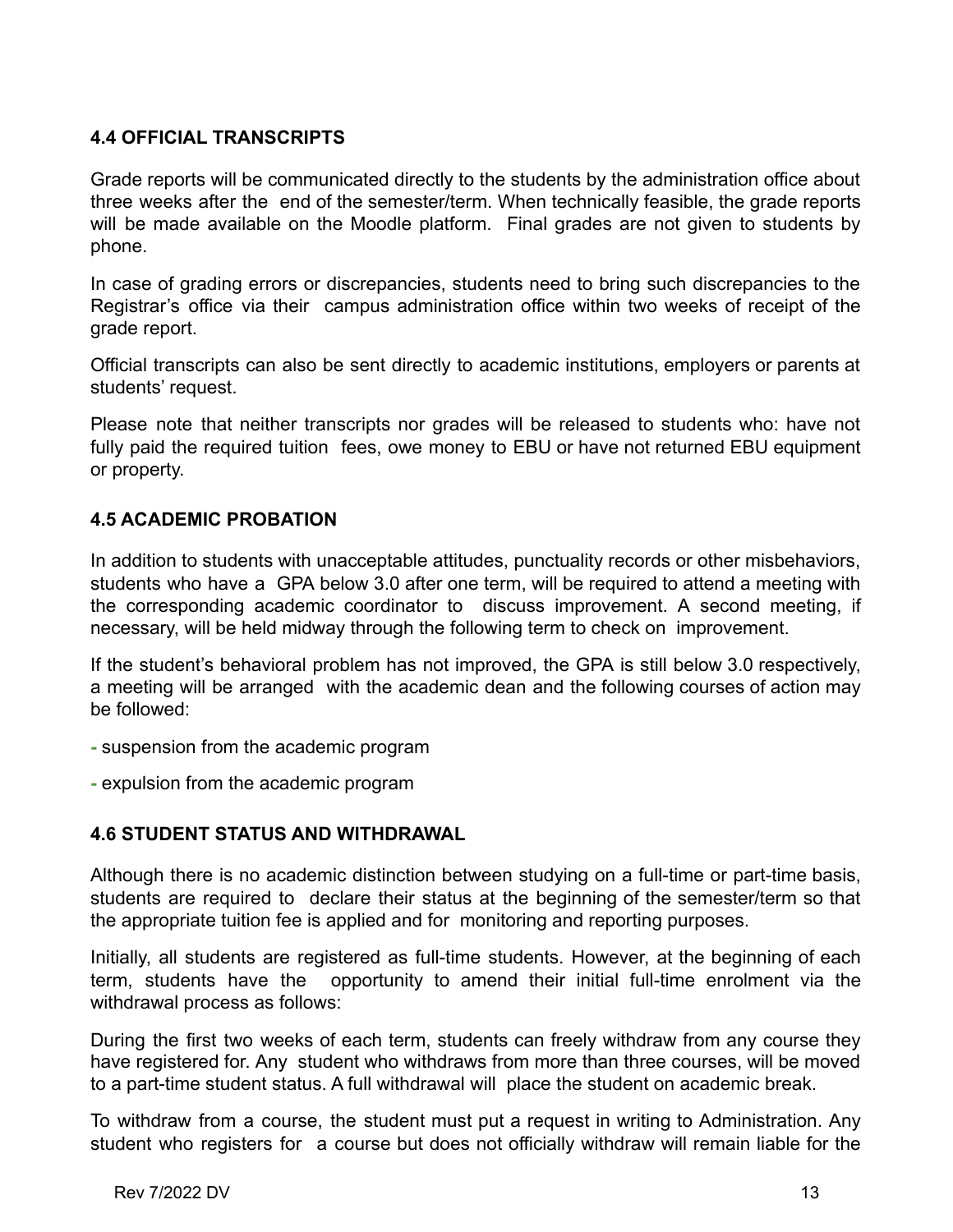full tuition of the course and will receive a failing grade. All courses that students have officially withdrawn from must be taken again.

# <span id="page-16-0"></span>**4.7 WORKLOAD**

<span id="page-16-1"></span>Students have an average workload of 15 to 17 lecturing hours per week for the three terms.

# **4.8 PRIVATE COURSES**

Private courses are tailored to meet specific student needs under exceptional circumstances. They can only be organized by administration and with their previous approval.

#### **Procedure**

Students will be asked to complete a private course request form and submit it together with a motivation letter explaining the reasons why their request should be considered.

Students with a W or FA grade cannot request a private course; only failed courses will be taken into consideration depending on student performance.

The minimum internal processing time between request submission and organization of a private course: two-four weeks, depending on faculty member availability.

The maximum number of private courses a student might request and receive per term is limited to two. This principle might be overridden by an academic panel decision, depending on the exceptional circumstances of the case.

Once approved, the private course must be paid in full before the course is organized.

Private courses should be spread over a minimum of four days.

# Faculty & Academic Rigor

The selection of the faculty member to teach the private course lies solely with the Academic Department, not the student.

Private courses follow the same academic requirements as regular courses, i.e. the level of assessment follows the same requirements as regular courses. However, as these are generally retaken courses delivered to a very small group or on a one to one basis, the amount of lecturing hours is reduced to

- $\rightarrow$  3 ECTS course = 10 lecturing hours
- <span id="page-16-2"></span> $\rightarrow$  4 ECTS course = 15 lecturing hour

# **4.9 GRADUATION REQUIREMENTS**

To obtain a degree, all of the following are required:

**-** Successful completion of all program courses with an average of 55%. (minimum passing grade 40% C-)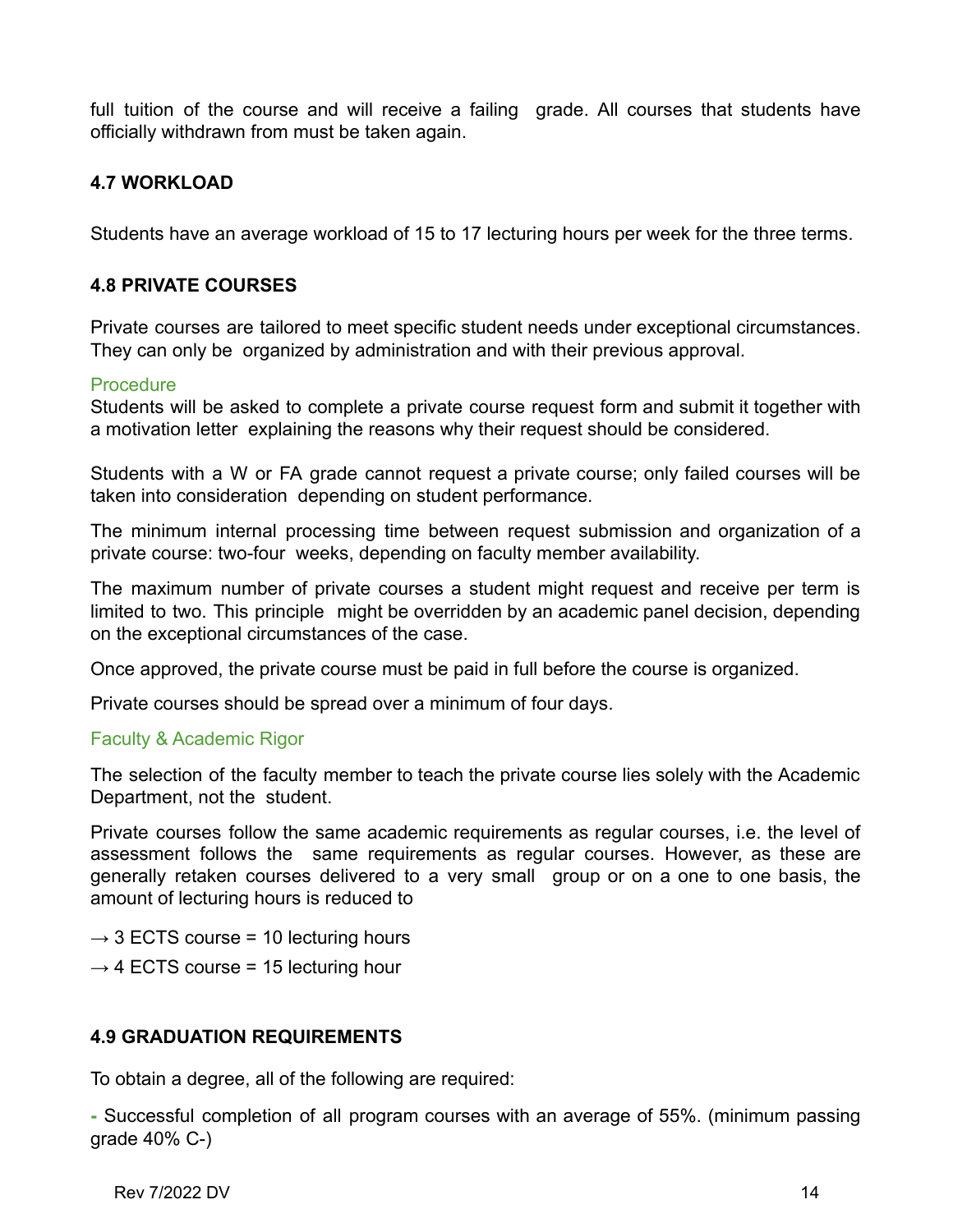**-** For the MBA, preparation and presentation of the Capstone Project in front of the select committee (minimum passing grade 55% B)

**-** A cumulative GPA of 3.0

Students who do not achieve a program GPA of 3.0 and a GPA of 3.0 in their final project, but pass all courses, will be issued a certificate not a diploma.

#### EBU MBA

EBU MBA students are required to take the EBU Capstone Seminar as part of their graduation requirements. This will be taken over two terms, depending on the student's start date. The module credits will be accounted for in the overall dissertation credits.

#### EBU DBA

A final presentation is held in front of a defense committee; this is compulsory (with a minimum passing grade of 55%/B). The Defense dates are to be coordinated with the program administrator or Academic Dean.

#### <span id="page-17-0"></span>**4.9.1 DISSERTATION**

DBA Students must have passed all courses prior to their dissertation defense.

In order to complete the dissertation defense, the DBA student must complete the following steps: attend the Dissertation seminar, select a topic area, select a sponsor and pay the dissertation fee. Finally, a proposal form is completed with the sponsor who submits the document for approval by the dissertation coordinator. They should then submit a draft and final version of their dissertation by the given deadlines.

Students must present their Dissertation project within the three concurrent sessions after the completion of their classes (these sessions take place in January, June and September each year). For example: if the student finishes in June, they can present their dissertation in June, September or January.

Dissertations must be defended in front of a Dissertation Committee.

The minimum passing grade for DBA graduate students is 55%.

If a student registers, but fails to present at that session, they must register again and pay the corresponding fee.

A student who receives a dissertation deferral will have one extra opportunity to present their dissertation, but must schedule it for a session within the deferral time and pay the corresponding fee.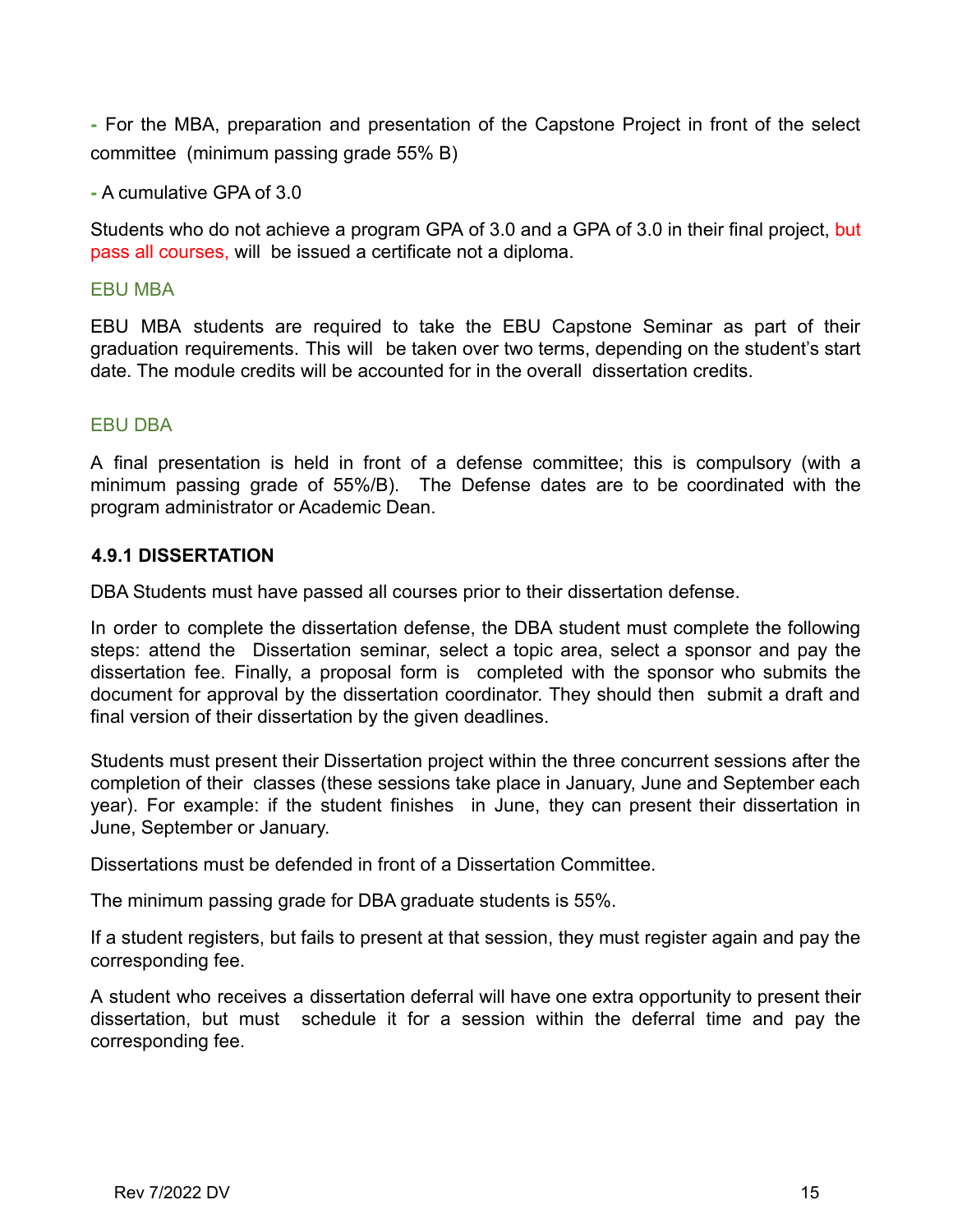# <span id="page-18-0"></span>**4.9.2 HONORS**

Students may earn the following honors for graduation:

Cum laude: Cumulative GPA of between 3.2 and 3.4

Magna cum laude: Cumulative GPA of between 3.5 and 3.7

<span id="page-18-1"></span>Summa cum laude: Cumulative GPA of at least 3.8

# <span id="page-18-2"></span>**4.10 GRADE APPEAL POLICY**

#### **4.10.1 INTRODUCTION**

Assessment may take a variety of forms including dissertation, examination, project, essay, presentation, practical work or any other exercise which is designed to enable students to demonstrate achievement.

Impartial advice on how best to raise issues is available from the academic office.

It is important that students ensure that any circumstance which they feel could adversely affect their performance is recorded in accordance with the published procedures and within the deadlines set down in those procedures:

- Mitigating Circumstances
- Complaints

It is unlikely that an appeal on this basis will be successful if the student has not reported it and followed the appropriate procedures.

All information submitted for consideration will be treated confidentially. Relevant information will be disclosed to the appropriate staff member in order to fully investigate the appeal.

If an academic appeal is submitted that would be more appropriately dealt with through other procedures, EBU reserves the right to redirect it on to be considered by the relevant department.

Students with an appeal ongoing through the regular procedure will not normally be able to attend the commencement ceremony until the appeal is resolved. Any invitation will be deferred until the next ceremony.

<span id="page-18-3"></span>EBU will seek to learn from issues raised through the organizational learning process.

#### **4.10.2 VALID GROUNDS FOR APPEAL**

Students can only appeal against an assessment result for one or more of the following reasons:

a) That the student's performance in an assessment suffered due to illness or other mitigating circumstances which could not have been reasonably reported at the time of the assessment; students who base an appeal on this ground will be expected to show why the

Rev 7/2022 DV 16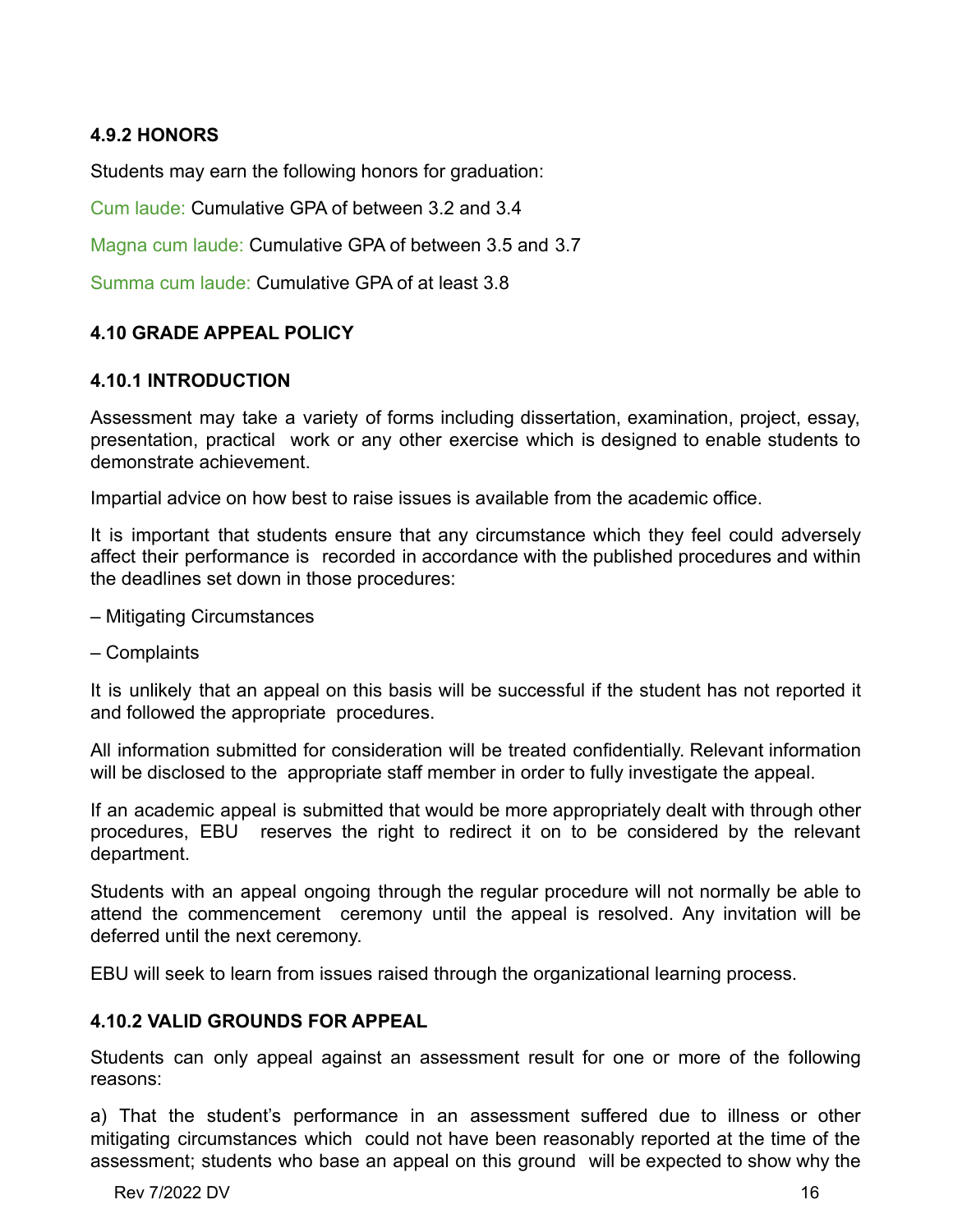circumstances could not have been reported earlier;

b) that the assessment was not carried out in accordance with the program and/or course regulations and procedures;

c) that the administrative procedures were not correctly followed or that a significant mistake was made in the administrative process;

d) that the faculty member or defense committee assessing did not consider all the previously reported mitigating circumstances which may have significantly affected the student's performance. Students are reminded that such mitigating circumstances must be recorded at the time that they arise;

e) that there is evidence of prejudice or bias against the student on the part of one or more of the individuals involved in making the decision which is sufficient to cast reasonable doubt on the overall fairness of the assessment result.

# <span id="page-19-0"></span>**4.10.3 INVALID GROUNDS FOR APPEAL**

Students cannot appeal against the academic judgement of a faculty member or of a defense committee.

Students cannot make an appeal based on a complaint which was not formally recorded at least five working days prior to the conclusion of the assessment process, i.e. formal release of the final grades. In cases where such a formal complaint has been made, but not satisfactorily resolved, the complaint investigation will be completed before consideration of the appeal. If the circumstances can be shown to have had an effect on the student's performance, any relevant findings may be subsequently taken into account in considering the appeal.

# <span id="page-19-1"></span>**4.10.4 APPEAL PROCESS**

1. An appeal must be submitted by the student to the campus academic office within two weeks of the student being sent formal notice of the decision.

2. Extensions must be requested in advance of this deadline. EBU will only accept appeals after the deadline in exceptional and meriting circumstances.

3. The student's appeal submission must include:

(i) a written statement of all the issues that the student wishes to be considered, which explains how each of these issues relates to the grounds for appeal and leads the student to believe that the decision is unfair;

(ii) a written statement of the student's desired outcome from the appeal;

(iii) copies of all documentary evidence which the student wishes to be considered and where relevant, a written statement of the student's reasons for not having disclosed the same information and evidence before the decision was made;

(iv) in the case of appeals made under 4.10.2(e) above, a record written by the student of all comments or remarks made by individuals involved in making the decision which, in the student's view, indicate that there was prejudice or bias.

4. The academic coordinator may dismiss the appeal if the student has not presented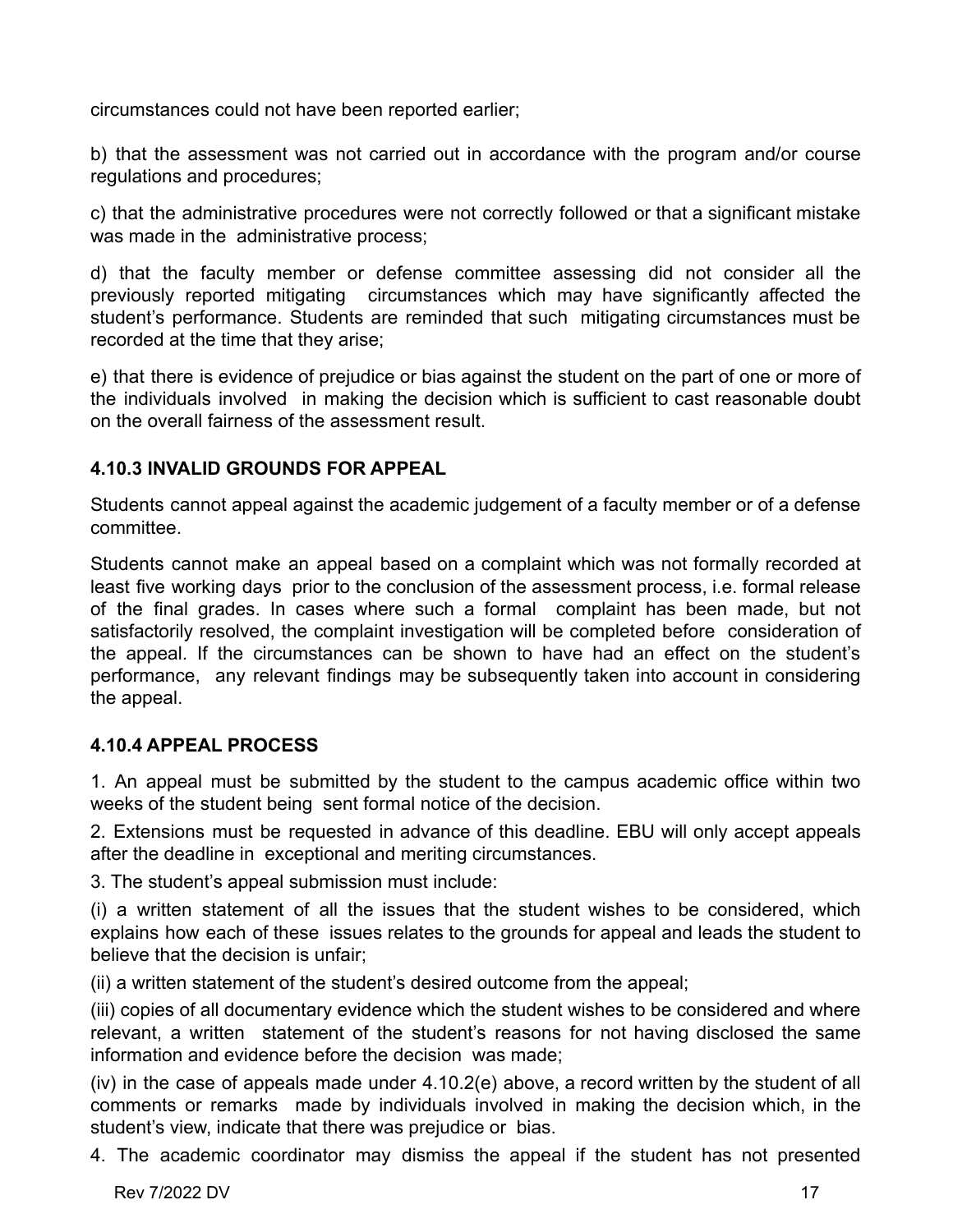reasonable grounds or sufficient evidence to support their claims, but will normally give the student one opportunity to address the deficiencies in their appeal submission before taking this course of action.

5. If the appeal does not fall within the remit of these regulations, the academic coordinator may recommend an alternative route for consideration of the student's concerns, or dismiss the appeal altogether.

6. If the academic coordinator determines that grounds for appeal have been established, they will conduct an investigation and make recommendations to the Academic Dean. After reviewing the student's appeal submission, and the recommendations and findings from the academic coordinator's investigation, the Academic Dean will either determine the outcome of the appeal at that stage in accordance with point eight below, or arrange for the matter to be investigated further.

7. The Academic Dean may decide to convene an Appeals Board in order to hear the student's appeal and to advise on the outcome. The Appeals Board would be comprised of the Academic Dean, or a nominee as Chair, an Area Leader, the campus Managing Director, and a student representative nominated by the Student Board. The academic coordinator, or a nominee, is the Secretary to the Appeals Board. The student must present their own case at the hearing, but may arrange to be accompanied by another student or member of staff of the School. The Chair may invite one or more individuals to give evidence; otherwise the hearing will be conducted in private.

8. The Academic Dean will determine one of the following outcomes:

(i) to reject the appeal, in which case the original decision will stand;

(ii) to uphold the appeal, in which case the Academic Dean will set the original decision aside and determine what further action should be taken.

9. The academic coordinator will give the student written notification of the Academic Dean's decision and the reasons for it. When the appeals process is deemed to have been completed, the academic coordinator will inform the student of this in writing.

# <span id="page-20-0"></span>**4.11 MITIGATING CIRCUMSTANCES**

<span id="page-20-1"></span>This policy applies to all EBU students

# **4.11.1 DEFINITIONS**

1. Mitigating circumstances are valid factors which have a detrimental effect on a student's academic work. A student may ask for mitigating circumstances to be taken into account in order:

- To explain absence from an examination;
- To explain failure to submit work, or to submit work on time;
- To support a request for an extension to a submission deadline, or to defer assessment; –

To explain cases where the student's academic performance falls below expectations.

2. Mitigating circumstances must be: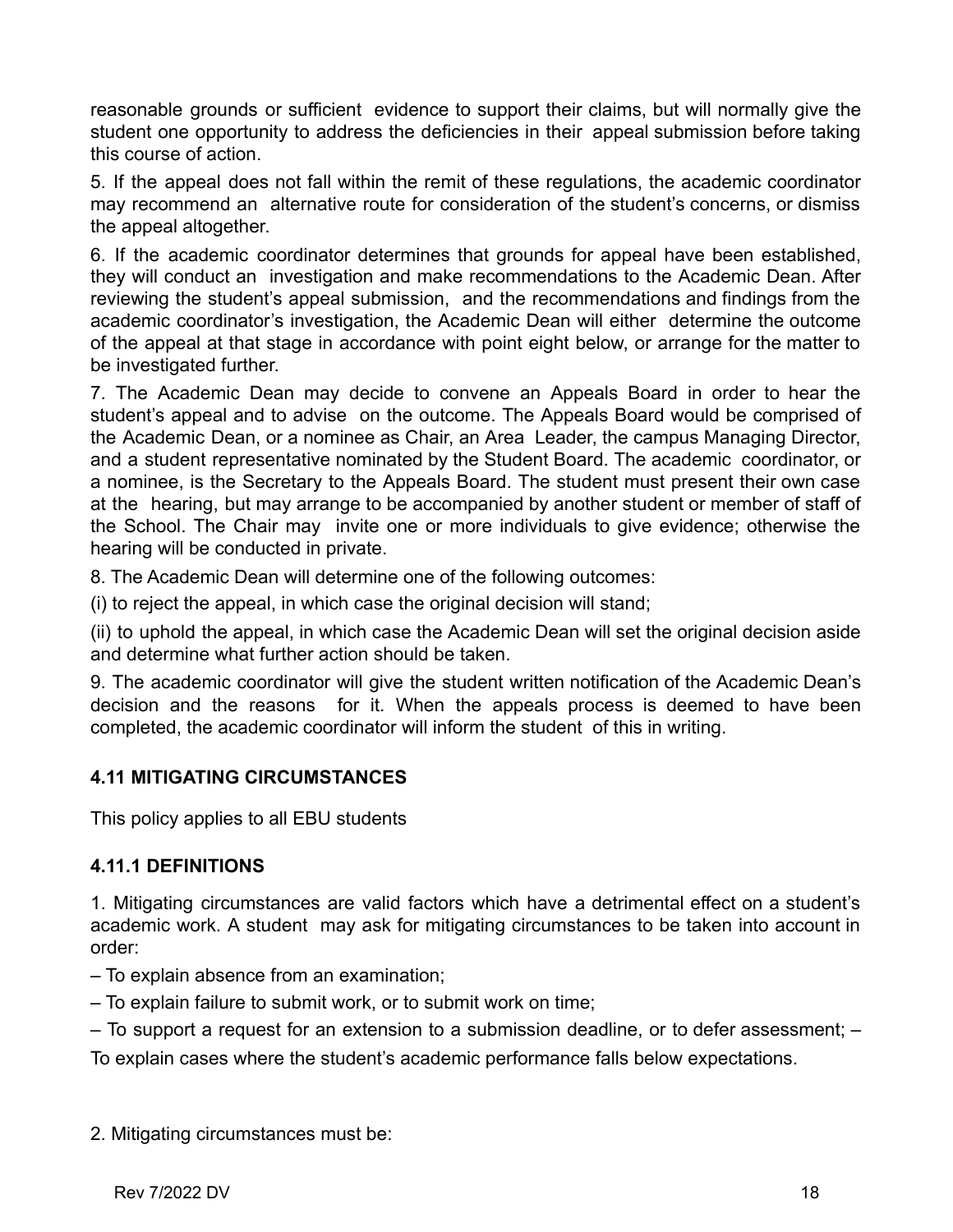a. Significant, meaning that they should have a clearly detrimental effect on the student's academic work; and b. Relevant, meaning that they must relate directly to the timing of the class, assessment or deadline in question; and

c. Outside the student's control, meaning that the effect could not be avoided, counteracted or reduced by the student taking reasonable steps in preparation or in response.

3. Submission of requests: All requests for mitigating circumstances to be taken into account must be submitted to the academic office on a Mitigating Circumstances Form by the student concerned. Requests from third parties will not normally be considered. A discussion between a student and a member of staff does not constitute a formal request for mitigating circumstances and will later not be taken into account.

4. In submitting a request, the student should set out all the relevant factors via a Mitigating Circumstances Form, including details of the class, assessment or deadline in question, the nature of the circumstances and their effect on the student's work. Only that information which is included in the student's written submission may be considered.

5. Requests should be submitted at the earliest opportunity and within published assessment deadlines. Extensions for submission deadlines should be requested at least two working days before the day of the deadline in question; requests to defer should be submitted before the date and time of the assessment in question and must be prior to the result of the assessment being known.

6. Requests will not normally be considered retrospectively unless it is clearly communicated that the delay could not have been avoided or reduced due to the circumstances. Each case will be reviewed on an individual basis taking into account all factors leading up to the request. The private or confidential nature of the circumstances may restrict the documentary evidence submitted.

7. EBU reserves the right to check the authenticity of all documentation submitted as part of a request for mitigating circumstances to be taken into account. Any student who submits inauthentic documentation, or who misrepresents material facts in the request, may be subject to proceedings under the Academic Misconduct(4.13)

8. All requests and evidence will be retained by EBU in accordance with the records retention statutory regulations applicable to each campus. Documentation will not be returned to students unless it is specifically requested (a copy will be taken for our records).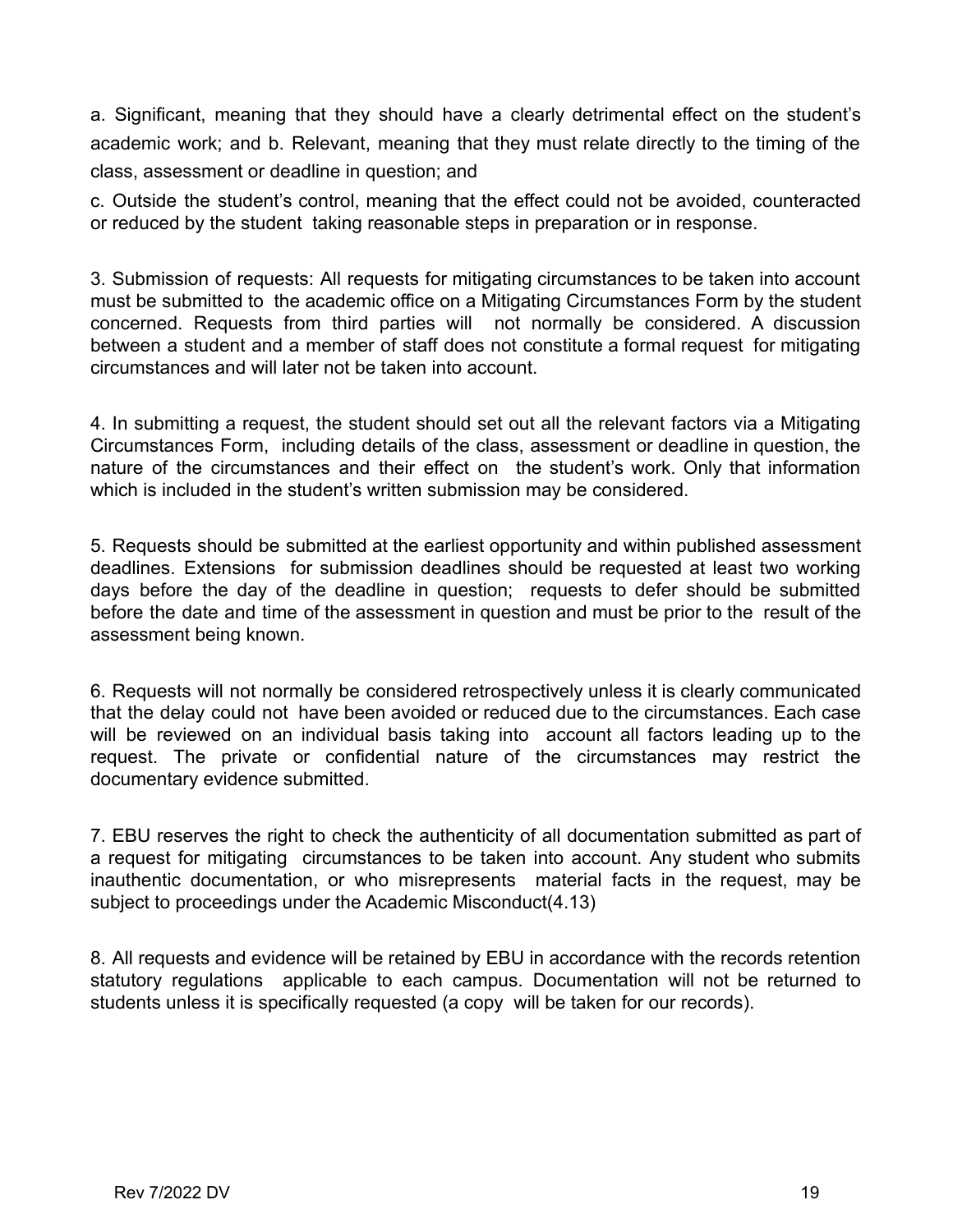# <span id="page-22-0"></span>**4.11.2 DOCUMENTARY EVIDENCE**

1. Where possible, students should provide the original documentary evidence to corroborate their mitigating circumstances claims. All evidence must be submitted along with a printed copy of the mitigating circumstances form. EBU may exceptionally decide to accept documentary evidence which is presented at a later date if it is clear that the delay could not have been avoided or reduced by the student taking reasonable steps to obtain and provide evidence at the appropriate time. In such cases, however, the delay may limit the action which is available to EBU in response to the student's circumstances.

2. The nature of the evidence will necessarily depend on the nature of the circumstances in question. As far as possible the evidence should come from a relevant official body. For medical conditions, this should be a note from a suitably qualified medical practitioner who has seen the student during the period of the condition and is not a close friend or relative (evidence relating to alternative methods of treatment may be accepted only in combination with a written diagnosis of the condition by a practitioner in conventional medicine).

3. Documentary evidence must be presented in English, or in the original language with a certified translation into English.

# <span id="page-22-1"></span>**4.11.3 CONSIDERATION OF MITIGATING CIRCUMSTANCES**

1. Requests may be rejected without further consideration:

(i) if the circumstances described therein are not significant, not relevant and not outside the student's control;or

(ii) if the request was submitted late without acceptable cause, or was submitted without adequate supporting evidence.

2. The procedures for considering requests must promote consistency and confidentiality. To this end, all requests should be considered by one individual, or in the case of more significant assessment decisions, by a small group. Records should be kept of decisions taken for future reference and so that similar allowances can be applied to similar circumstances in the future.

3. Academic judgments can only be based upon academic evidence in the form of student work. While evidence of mitigating circumstances might suggest that a student may not have had a fair and uncompromised opportunity to demonstrate their academic achievement, it cannot indicate what the academic outcome should be. Therefore, the preferable response is to provide the student with a further attempt at the assessment without penalty at the next available opportunity. In all circumstances, the academic outcome must reflect a valid and justifiable assessment of work submitted by the student.

4. If a student has formally reported mitigating circumstances earlier in the year, or in a previous year, the evidence should be carried forward for consideration for as long as it remains relevant. However, requests should still be submitted at the appropriate time to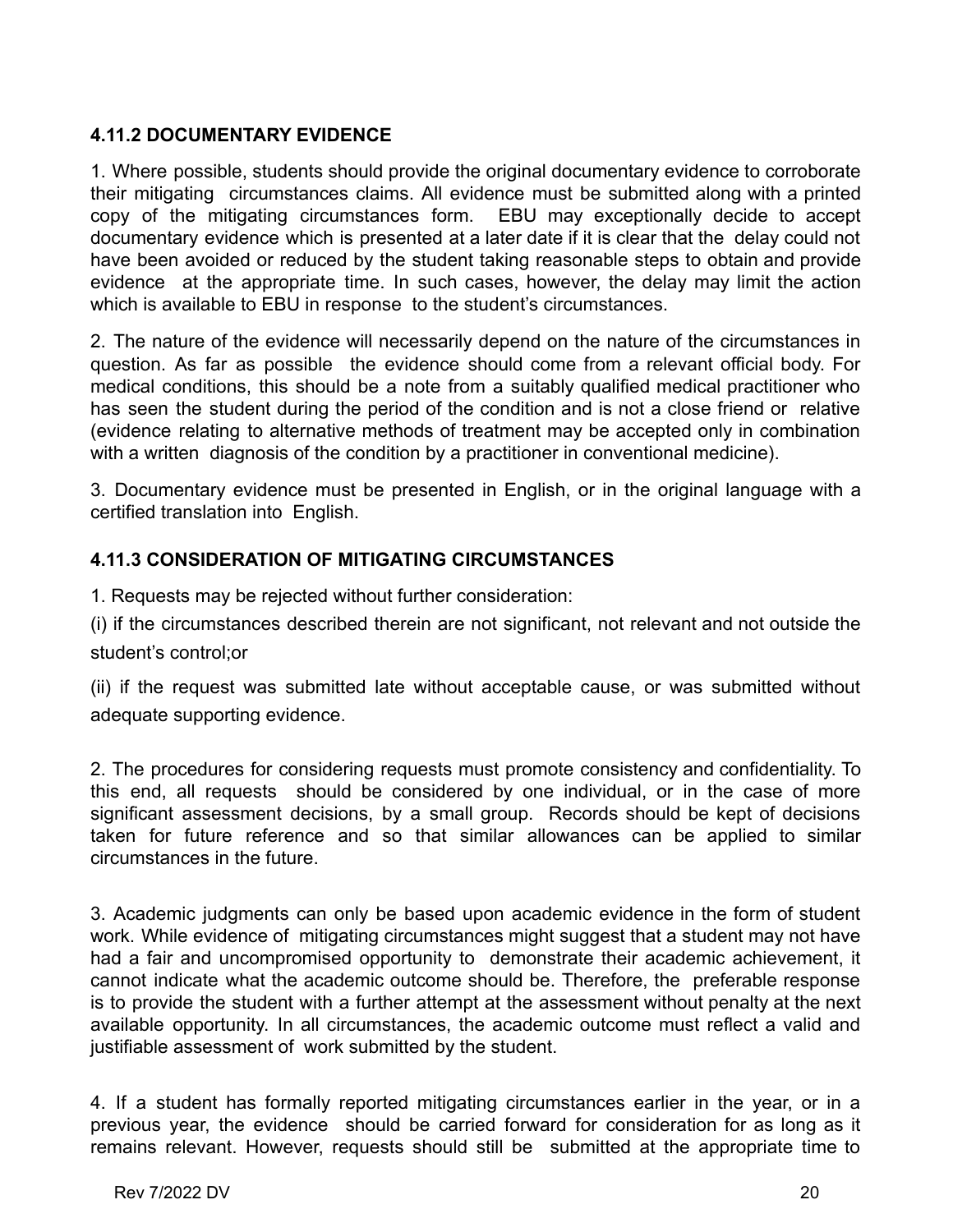<span id="page-23-0"></span>identify which assessments have been affected.

# **4.11.4 EXTENSIONS TO ASSESSMENT DEADLINES**

1. A student may apply on grounds of mitigating circumstances for an extension to the deadline for assessment in one or more components of a particular module. The maximum extension which is normally granted is eightweeks.

2. The extension shall only be granted when:

a. the mitigating circumstances and supporting evidence are judged to be sufficient; and

b. the assessment process, including consideration of recommendations by the relevant academic coordinator, can be completed within three months of the normal end date of the student's program.

c. the application for an extension should be submitted at least two working days in advance so that they would still have the opportunity to undertake the assessment at the normal time if the application were to be refused. In all cases the application must be submitted before the date and time of the assessment in question. For an examination or test, this means the published start time; for other types of assessment, this means the published submission deadline.

3. Circumstances may prevent a student from requesting an extension to a deadline or their request may not have been submitted sufficiently in advance of the deadline to know the outcome. Where this is the case, the assessment in question should be submitted at the earliest opportunity after the deadline along with mitigating circumstances for late submission. These will be reviewed to ascertain whether a Late Work Penalty should be applied (see section 2.6).

4. Under normal circumstances, all applications and supporting evidence must be submitted to the campus academic office, using the appropriate form.

# <span id="page-23-1"></span>**4.11.5 DEFERRAL OF ASSESSMENT**

1. A student may apply on grounds of mitigating circumstances for permission to defer assessment in one or more components of a particular course to the next available assessment opportunity. There is no provision to defer assessment beyond the end of the academic year.

- 2. The deferral shall only be granted when:
- a. the mitigating circumstances and supporting evidence are judged to be sufficient; and
- b. an extension to the assessment deadline would be appropriate; and

c. provision is normally made for a subsequent assessment opportunity in that course before the end of the academic year, such as a resit exam session.

3. The application to defer should be submitted sufficiently in advance so that the student would still have the opportunity to undertake the assessment at the normal time if the application were to be refused. In all cases the application must be submitted before the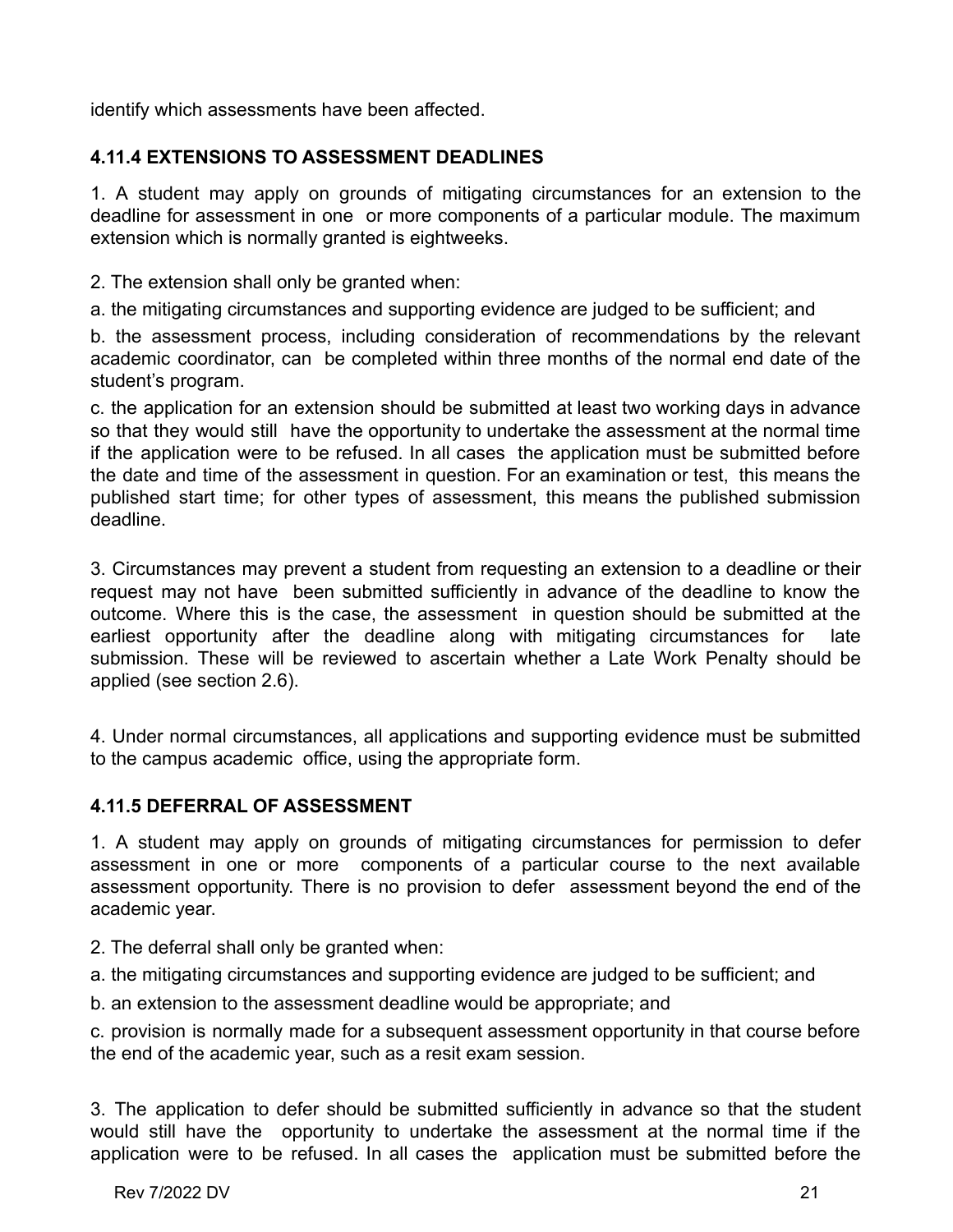date and time of the assessment in question. For an examination or test, this means the published start time (see section 4.3 on make-up exams); for other types of assessments, this means the published submission deadline on the Moodle course.

4. Other than in exceptional circumstances, all applications and supporting evidence must be submitted to the academic office which is responsible for the course in question, using the appropriate form and in accordance with these Mitigating Circumstances.

5. A student who has been granted a deferral may nonetheless decide to undertake the assessment at the normal time, in which case the deferral automatically shall be cancelled. Otherwise the decision to defer the assessment shall be recorded and shall appear on the student's transcript.

# <span id="page-24-0"></span>**4.12 COMPLAINTS**

The EBU administration cannot take any action to resolve an issue until they receive either a complaint (informal or formal). Students should refer directly to the formal procedure only if the complaint is against the academic coordinator or the dean.

# <span id="page-24-1"></span>**4.12.1 INFORMAL PROCEDURE**

Students who are dissatisfied with any aspect of their EBU experience, except for course grades, are urged to speak directly to the staff or faculty member concerned.

Staff members listen carefully to complaints, collect all relevant facts and make notes as they see fit. They are then expected to take reasonable and prompt action to resolve said complaint. The student can expect a response within five working days.

If the complaint is not satisfactorily resolved through informal discussion, or the student is unable to raise the matter with the staff member concerned, they should begin the formal complaint procedure, see below.

<span id="page-24-2"></span>If the complaint is still not resolved, the student should consult the formal procedure.

#### **4.12.2 FORMAL PROCEDURE**

A formal complaint should be made, in writing, to the Dean/ Academic Coordinator. Receipt of the complaint will be acknowledged within five working days.

The complaint letter should include:

- **-** The complainant's contact details
- **-** The reasons why the informal procedure resolution was unsatisfactory
- **-** The full nature of the complaint
- **-** The desired outcome

Following a full investigation, students should expect a response within 20 working days of

Rev 7/2022 DV 22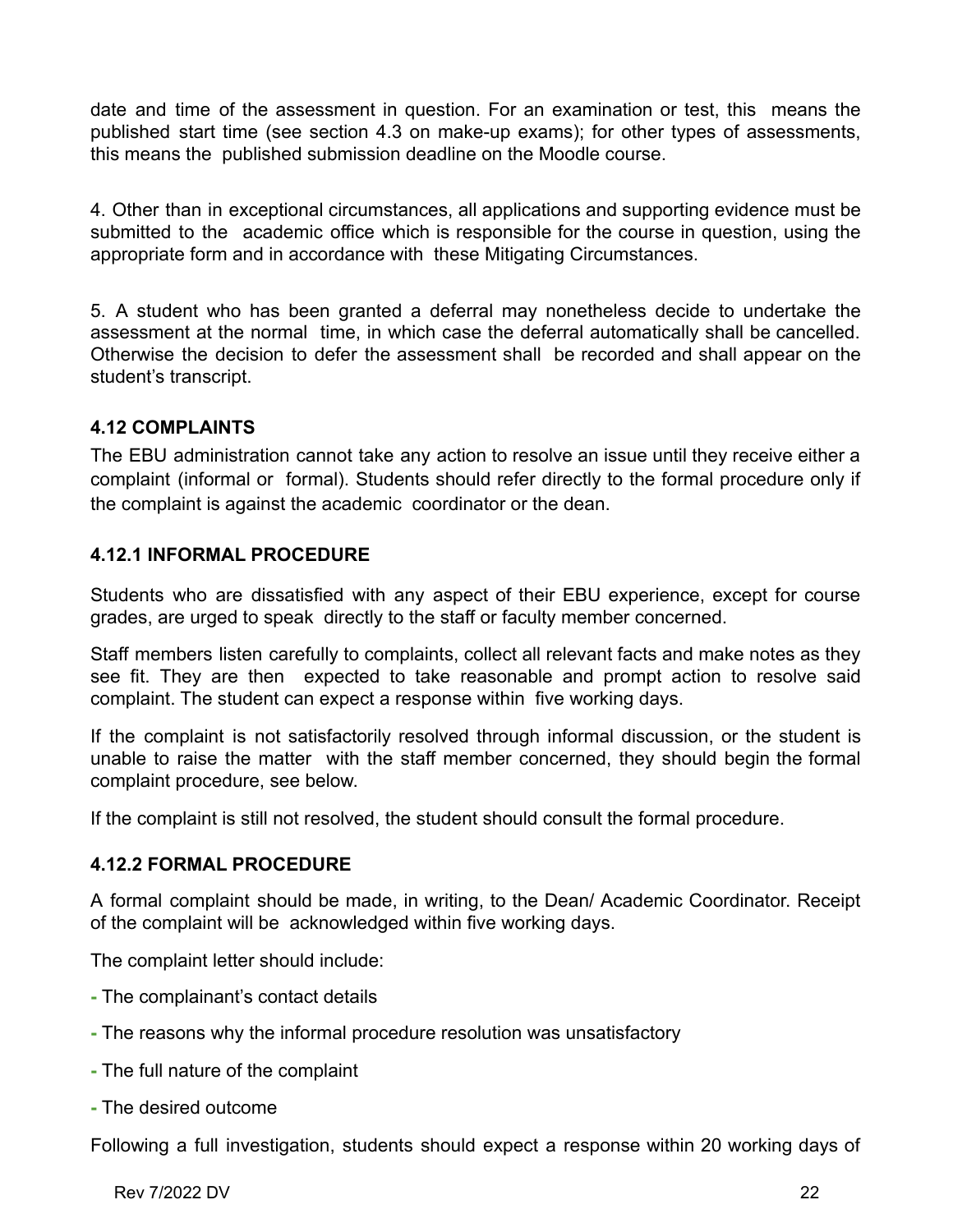receipt of the complaint letter. Any recommended solutions will be implemented by the department concerned as soon as possible and written confirmation of any action taken will be sent to the academic coordinator and dean.

If the complaint is about the Managing Director or the Academic Dean, the student should forward the complaint to the EBU Senior Management, who will then act accordingly. The decision of the president's final.

### <span id="page-25-0"></span>**4.13 ACADEMIC MISCONDUCT**

Honesty and self-discipline are two essential aspects of learning and important values in the academic community.

EBU follows strict standards of academic honesty to which all students must adhere. Academic dishonesty includes, but is not limited to, plagiarism, alteration of grades and attempted theft of academic records or exams. The following are considered acts of academic misconduct that warrant disciplinary action.

Any student caught impersonating, cheating or plagiarism will receive a failing grade on the respective academic work and will receive an official warning letter that will also be kept in their academic file.

#### <span id="page-25-1"></span>**IMPERSONATION**

It is forbidden to have a student represent another during an evaluation, exam or assignment. Any EBU student involved in such behavior will be expelled.

# <span id="page-25-2"></span>**CHEATING**

Cheating is any attempt to gain an improper advantage in an academic evaluation including:

- **-** Obtaining a copy of an exam before it is officially available
- **-** Copying off another person during an exam
- **-** Consulting an unauthorized source during an exam

**-** Adding your name to group work in which you have not participated. Letting a student who has not participated add his/her name to the work is also considered an offense and will lead to disciplinary action for all involved.

#### <span id="page-25-3"></span>**PLAGIARISM**

#### *WHAT IS PLAGIARISM?*

*"Plagiarism is defined as submitting as one's own work, irrespective of intent to deceive, that which derives in part or in its entirety from the work of others without due acknowledgement. It is both poor scholarship and a breach of academic integrity" (*University of Cambridge, n.d.).

Academic honesty is one of the guiding principles of the academic world and this means that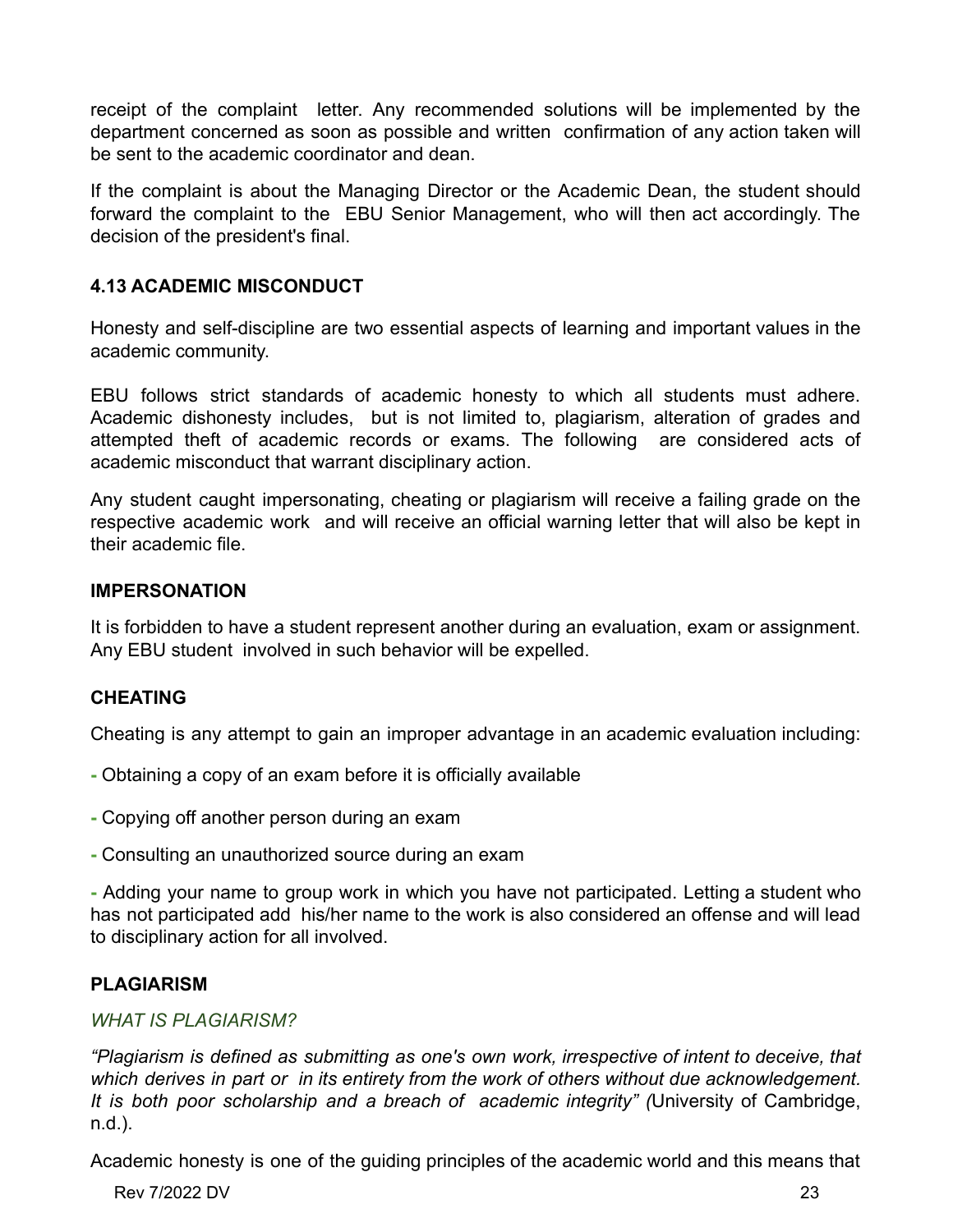anyone operating in this sphere needs to acknowledge all of their sources through correct citation and acknowledgement. Doing it this way is a sign of good scholarship and an effective learning process. Of course, plagiarism is when the opposite happens and the following are the main examples of how and why this is considered to be cheating:

# *TYPES OF PLAGIARISM*

The following is a summary of the main forms of plagiarism caused by academic dishonesty or malpractice:

– Citing another person's piece of work without acknowledging their authorship. This includes the written, and spoken word, images both moving and still.

– Inaccurate citation – all work must be correctly cited both in the text and at the end of the text using the EBU approved citation system, Harvard. Incorrectly acknowledging you have read work which you have not read is also considered to be plagiarism.

– Paraphrasing another person's work by changing partial parts of the work or the order of the work again without acknowledging the source. (If a source is then given but the work has hardly changed then this can be seen to be bad practice.)

– Using someone else's ideas without mention of them as the originator of the ideas.

– Copy pasting from a range of internet sources.

– Submitting someone else's work and pretending it is your own. This may be another person or student's work or work you have commissioned illegally from a term paper company.

– Self-plagiarism – all coursework should be done purely for the purpose of that course. It is not permitted to submit your own coursework to any other course or for any other purpose.

– Collusion – this is where two or more students' work for an individual assignment show similarity either from direct sharing knowingly or unknowingly with one another. A copies from B without B's knowledge; A copies from B with B's knowledge.

– Plagiarism can occur in invigilated exams too by reproducing material committed to memory or copying from provided reference material or copying from material legitimately taken into the examination room.

#### *GOOD ACADEMIC PRACTICE AND HOW TO AVOID PLAGIARISM*

As previously mentioned, acknowledging where your sources come from is seen as good scholarship and evidence of effective learning and certainly from a student perspective this generally leads to higher grades. Reading widely and deeply and then citing your sources as you develop your written or verbal discussions and analysis is crucial for your learning.

– APA Referencing System - Academia has developed referencing systems to help you do this and EBU uses the APA Reference system and you will find these guidelines on your student Moodle page. Throughout your time at EBU, you will be given classes and extra resources on how to use this system effectively in all your work. There are also plenty of external resources available to you which you should consult on a regular basis. Remember if in doubt, ask as ignorance is not bliss! You will sign a plagiarism disclaimer on the front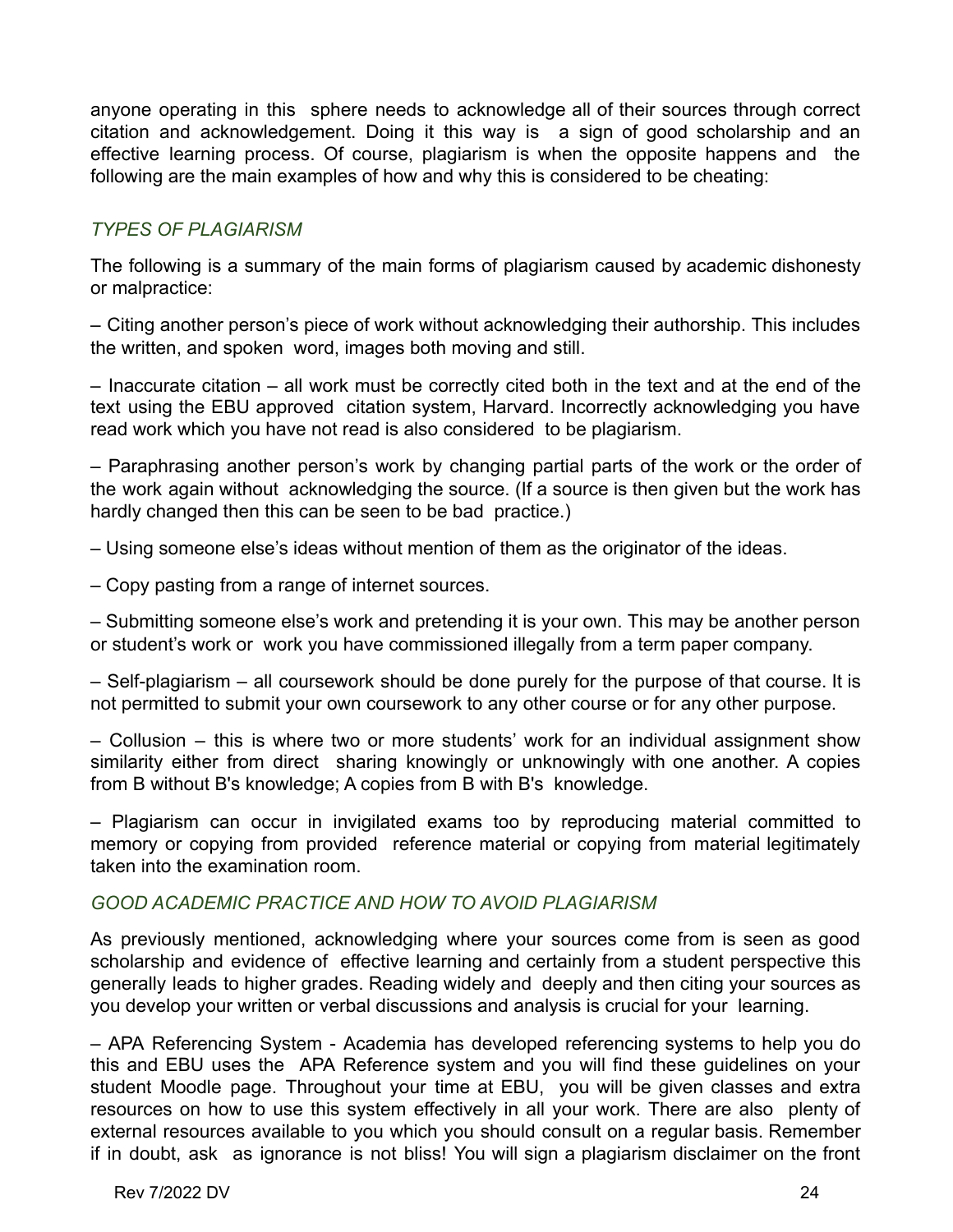sheet of every assignment you hand in for EBU so once you have signed, you have agreed that your work has not been plagiarized. If we subsequently find that you have plagiarized, then the penalties are severe.

– Anti-plagiarism software - EBU also uses anti-plagiarism software, which detects similarities from the web with the work you are submitting. It will pick up on the reference lists and direct citations so it is essential to get to know how the software works via EBU workshops and information on Moodle. It is essential that you use the anti-plagiarism software as a learning tool. This means that you can upload drafts of your work and if you find that the similarity index is high, you will still have a chance to write and adapt your work correctly before the final submission.

# *PLAGIARISM PROCESS*

If a student has been suspected of plagiarism, their work will be carefully scrutinized using the anti-plagiarism software report. The following is the process, which will happen in this situation:

Step 1: The faculty member will report the alleged cheating to the academic office filing in the *Academic Misconduct form*.

Step 2: The academic office will invite the student to a hearing in front of a panel of the faculty member and the Academic Dean or respective Program Leader for the student to present any new evidence.

Step 3: A decision will be taken by the panel with one of the following results:

1. the student receives an academic warning and zero for their work/ course (not allowed to take a resit exam), needing to retake the whole course at the next available opportunity and needing to pay the corresponding tuition fees;

2. the student receives an academic warning for bad practice and receives a lower penalty established by the panel but can resit the course if necessary;

3. no further action will be taken as there has been new evidence received that demonstrates there is no plagiarism.

#### <span id="page-27-0"></span>**4.14 PROGRAM EXPULSION**

EBU reserves the right to refuse re-admission to any student who is expelled.

The following are grounds for expulsion:

**-** The practice of discrimination on the grounds of race, gender, disability, sexual preference

orreligion; **-** Cheating or plagiarizing;

**-** The possession or use of drugs or alcohol on campus;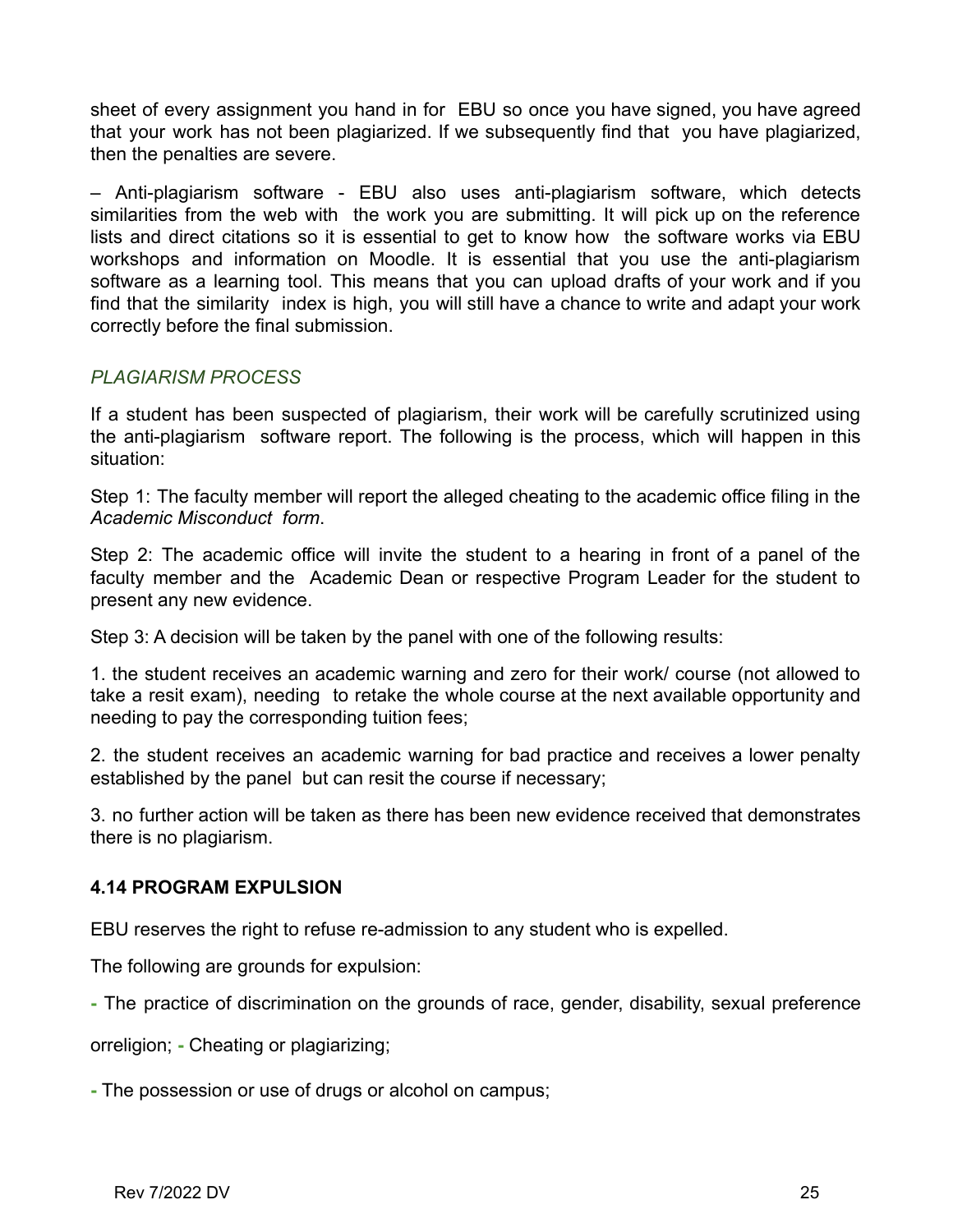- **-** Failing a course more than three times;
- **-** Failure to fulfill probation requirements;
- **-** Copying or faking official documents;
- **-** Misrepresenting EBU publicly or damaging its reputation.

EBU reserves the right to refuse future re-admission to its programs, courses, or services to any student who is expelled for the aforementioned reasons.

# <span id="page-28-1"></span><span id="page-28-0"></span>**5. ADMINISTRATIVE INFORMATION**

# **5.1 GENERAL INFORMATION**

Email account: All students will be given an EBU (@ebu.lu) e-mail address; this is the main communication channel between the student and EBU. Program information and weekly attendance reports will be sent to you via this email address. It is the student's responsibility to read their emails regularly; ignorance is not a valid excuse for non compliance. It is the student's responsibility to make sure their email is working. In case of technical problems with your account, contact: Administration@ebu.lu

Faculty evaluation: During each term, students will be required to complete an online evaluation of each course and faculty member and will receive an email with instructions. This will be an anonymous questionnaire covering the course content, teaching methods, appropriateness of the evaluation methods and quality of the faculty member. Students are asked to complete all the evaluations in a precise and objective manner. Summaries will then be provided to the faculty members. EBU reviews these evaluations carefully and uses them for faculty selection.

Teaching materials: The use of official teaching materials, stationery and any other EBU documents outside the EBU environment is strictly forbidden and can lead to legal sanctions.

# <span id="page-28-2"></span>**5.3 COUNSELING SERVICES**

<span id="page-28-3"></span>Academic counseling is available by appointment

# **5.4 ACADEMIC & SOCIAL ACTIVITIES**

Guest lectures: During these seminars, experts interact with EBU students on important issues in today's business world. In addition to regular career seminars, EBU also invites important business leaders to discuss diverse sectors of business including banking, negotiation, international arbitration and market research. These sessions promote students' curiosity, deliver detailed information and offer practical, informed opinions.

Campus week: During Campus week, students are taken to visit selected national or international companies. In this way, students can observe how theoretical concepts can be applied to real business situations. Assignments relevant to the visit are given in class and